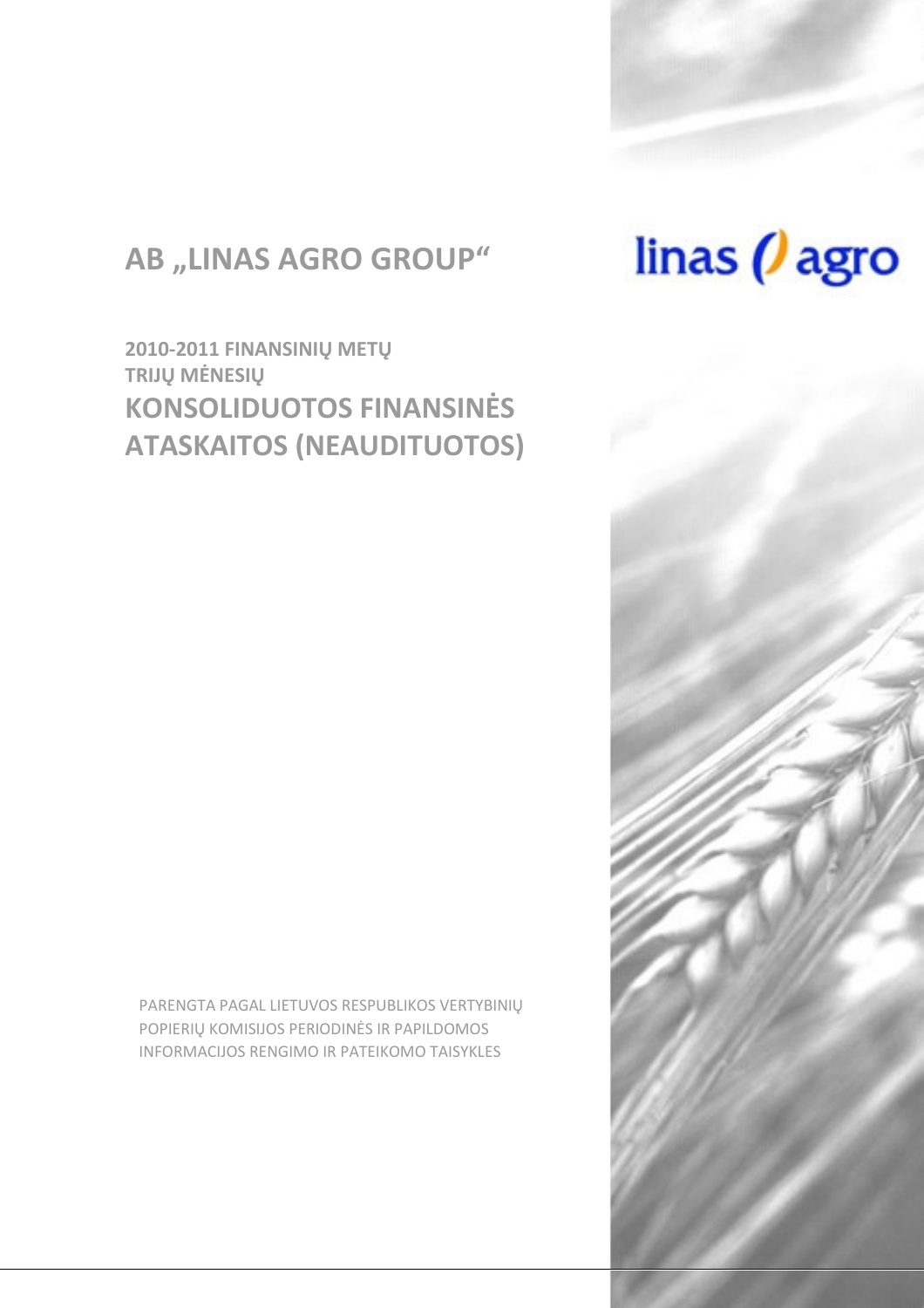AB "LINAS AGRO GROUP", įmonės kodas 148030011, Smėlynės g. 2C, Panevėžys, Lietuva 2010-2011 FINANSINIŲ METŲ, TRIJŲ MĖNESIŲ KONSOLIDUOTOS FINANSINĖS ATASKAITOS (tūkst. litų, jei nenurodyta kitaip)

#### Konsoliduota finansinės būklės ataskaita

|                                              |    | 2010 m.                | 2010 m.        |
|----------------------------------------------|----|------------------------|----------------|
|                                              |    | Pastabos rugsėjo 30 d. | birželio 30 d. |
| <b>TURTAS</b>                                |    |                        |                |
| Ilgalaikis turtas                            |    |                        |                |
| Nematerialusis turtas                        | 5  | 273                    | 194            |
| Ilgalaikis materialusis turtas               | 6  | 109 321                | 95 326         |
| Investicinis turtas                          | 7  | 8386                   | 8 3 9 8        |
| Galvijai                                     |    | 10 588                 | 9534           |
| Ilgalaikis finansinis turtas                 |    |                        |                |
| Investicijos į asocijuotas įmones            | 8  | 323                    | 284            |
| Investicijos į jungtinės veiklos įmones      | 8  | 24 715                 | 22888          |
| Kitos investicijos                           | 9  | 339                    | 5884           |
| Išankstiniai apmokėjimai už finansinį turtą  | 9  |                        | 12757          |
| Ilgalaikės gautinos sumos                    |    | 2987                   | 7614           |
| Ilgalaikės gautinos sumos iš susijusių šalių | 16 | 1 3 0 3                | 1 3 0 3        |
| Ilgalaikio finansinio turto iš viso          |    | 29 667                 | 50730          |
| Atidėtojo pelno mokesčio turtas              |    | 1792                   | 1897           |
| Ilgalaikio turto iš viso                     |    | 160 027                | 166 079        |
| <b>Trumpalaikis turtas</b>                   |    |                        |                |
| Pasėliai                                     |    | 5 3 4 1                | 17 786         |
| Atsargos                                     |    | 195 263                | 62 785         |
| Išankstiniai apmokėjimai                     |    | 23 754                 | 19 530         |
| Per vienerius metus gautinos sumos           |    |                        |                |
| Iš pirkėjų gautinos sumos                    |    | 113 760                | 121 152        |
| Iš susijusių šalių gautinos sumos            | 16 | 30 903                 | 6930           |
| Kitos gautinos sumos                         |    | 34 761                 | 18721          |
| Per vienerius metus gautinų sumų iš viso     |    | 179 424                | 146 803        |
| Kitas finansinis turtas                      |    | 17930                  | 1 3 0 4        |
| Pinigai ir pinigų ekvivalentai               |    | 35 660                 | 34 014         |
| Trumpalaikio turto iš viso                   |    | 457 372                | 282 222        |
| Turto iš viso                                |    | 617399                 | 448 301        |

Toliau pateikiamas aiškinamasis raštas yra sudėtinė šių finansinių ataskaitų dalis.

(tęsinys kitame puslapyje)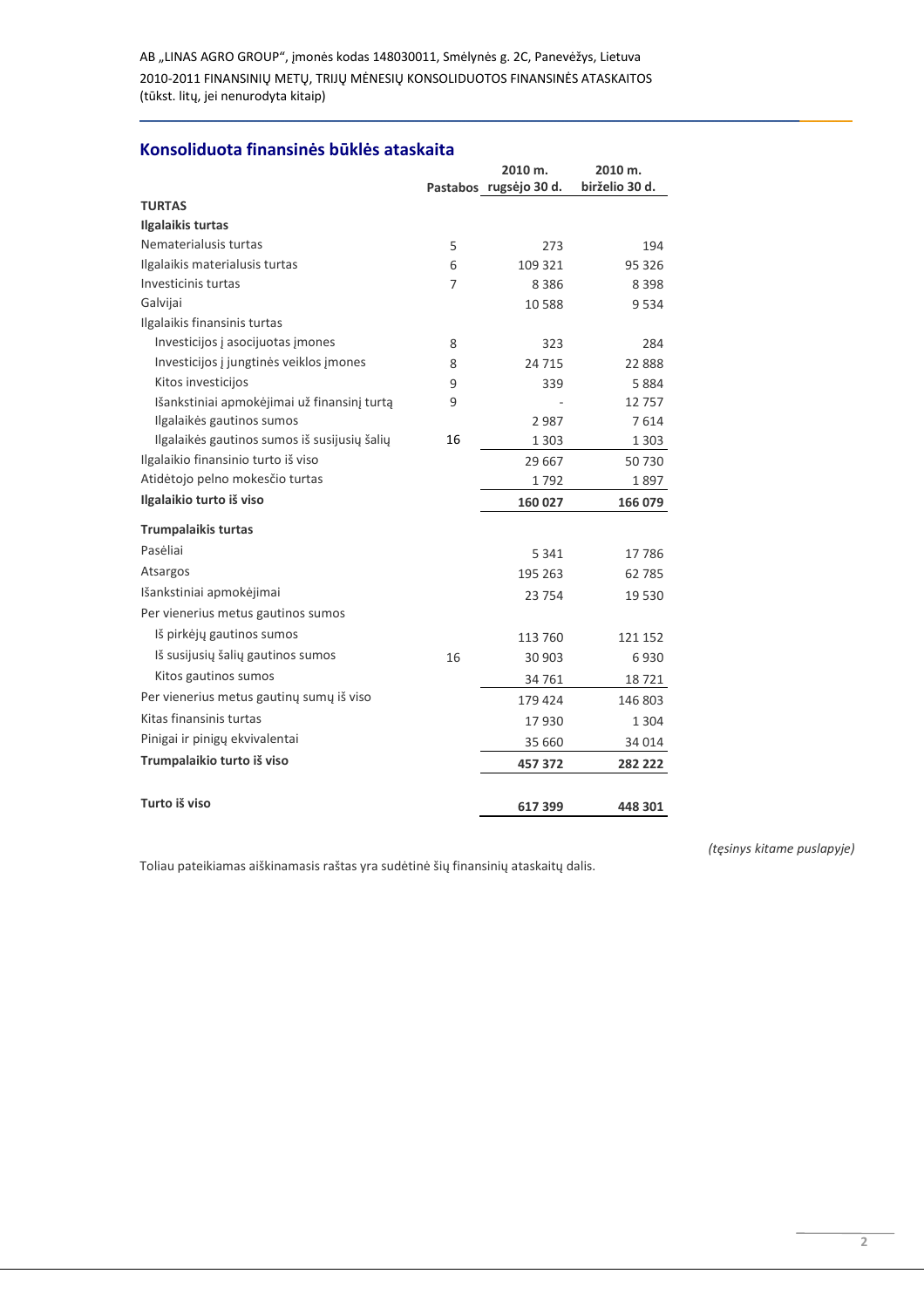AB "LINAS AGRO GROUP", įmonės kodas 148030011, Smėlynės g. 2C, Panevėžys, Lietuva 2010-2011 FINANSINIŲ METŲ, TRIJŲ MĖNESIŲ KONSOLIDUOTOS FINANSINĖS ATASKAITOS (tūkst. litų, jei nenurodyta kitaip)

#### Konsoliduota finansinės būklės ataskaita (tęsinys)

|                                                                              |        | 2010 m.<br>Pastabos rugsėjo 30 d. | 2010 m.<br>birželio 30 d. |
|------------------------------------------------------------------------------|--------|-----------------------------------|---------------------------|
| NUOSAVAS KAPITALAS IR JSIPAREIGOJIMAI                                        |        |                                   |                           |
| Nuosavas kapitalas priskirtinas Bendrovės<br>akcininkams                     |        |                                   |                           |
| Istatinis kapitalas                                                          | 1      | 158 940                           | 158 940                   |
| Akcijų priedai                                                               | 1      | 79 545                            | 79 545                    |
| Privalomasis rezervas                                                        |        | 4 100                             | 4 100                     |
| Užsienio valiutos perskaičiavimo rezervas                                    |        | (1980)                            | (133)                     |
| Nepaskirstytasis pelnas (nuostoliai)                                         |        | 22 856                            | 8 0 7 9                   |
| Nuosavo kapitalo priskirtino Bendrovės<br>akcininkams iš viso                |        | 263 461                           | 250 531                   |
| Mažumos dalis                                                                |        | 20 107                            | 12817                     |
| Nuosavo kapitalo iš viso                                                     |        | 283 568                           | 263 348                   |
| <b>Įsipareigojimai</b><br>Ilgalaikiai įsipareigojimai                        |        |                                   |                           |
| Dotacijos ir subsidijos                                                      |        |                                   |                           |
| Ilgalaikės paskolos                                                          | 10     | 10 238                            | 10 5 57                   |
| Lizingo (finansinės nuomos) įsipareigojimai                                  |        | 25 0 20                           | 26 805                    |
| Atidėtojo pelno mokesčio įsipareigojimai                                     |        | 1 631                             | 1578                      |
| Ilgalaikių įsipareigojimų iš viso                                            |        | 3 774                             | 1 372                     |
|                                                                              |        | 40 663                            | 40 312                    |
| Trumpalaikiai įsipareigojimai                                                |        |                                   |                           |
| Ilgalaikių paskolų einamųjų metų dalis                                       | 10, 16 | 14 894                            | 15 045                    |
| Ilgalaikių lizingo (finansinės nuomos)<br>įsipareigojimų einamųjų metų dalis |        | 973                               | 928                       |
| Trumpalaikės paskolos                                                        | 10     | 167 442                           | 94 749                    |
| Išvestinės finansinės priemonės                                              |        | 2 5 4 7                           | 3 0 9 1                   |
| Prekybos skolos                                                              |        | 68 841                            | 14 142                    |
| Susijusioms šalims mokėtinos sumos                                           | 16     | 14 2 28                           | 3 1 1 2                   |
| Mokėtinas pelno mokestis                                                     |        | 4541                              | 1415                      |
| Kiti trumpalaikiai įsipareigojimai                                           |        | 19 702                            | 12 159                    |
| Trumpalaikių įsipareigojimų iš viso                                          |        | 293 168                           | 144 641                   |
| Nuosavo kapitalo ir įsipareigojimų iš viso                                   |        | 617399                            | 448 301                   |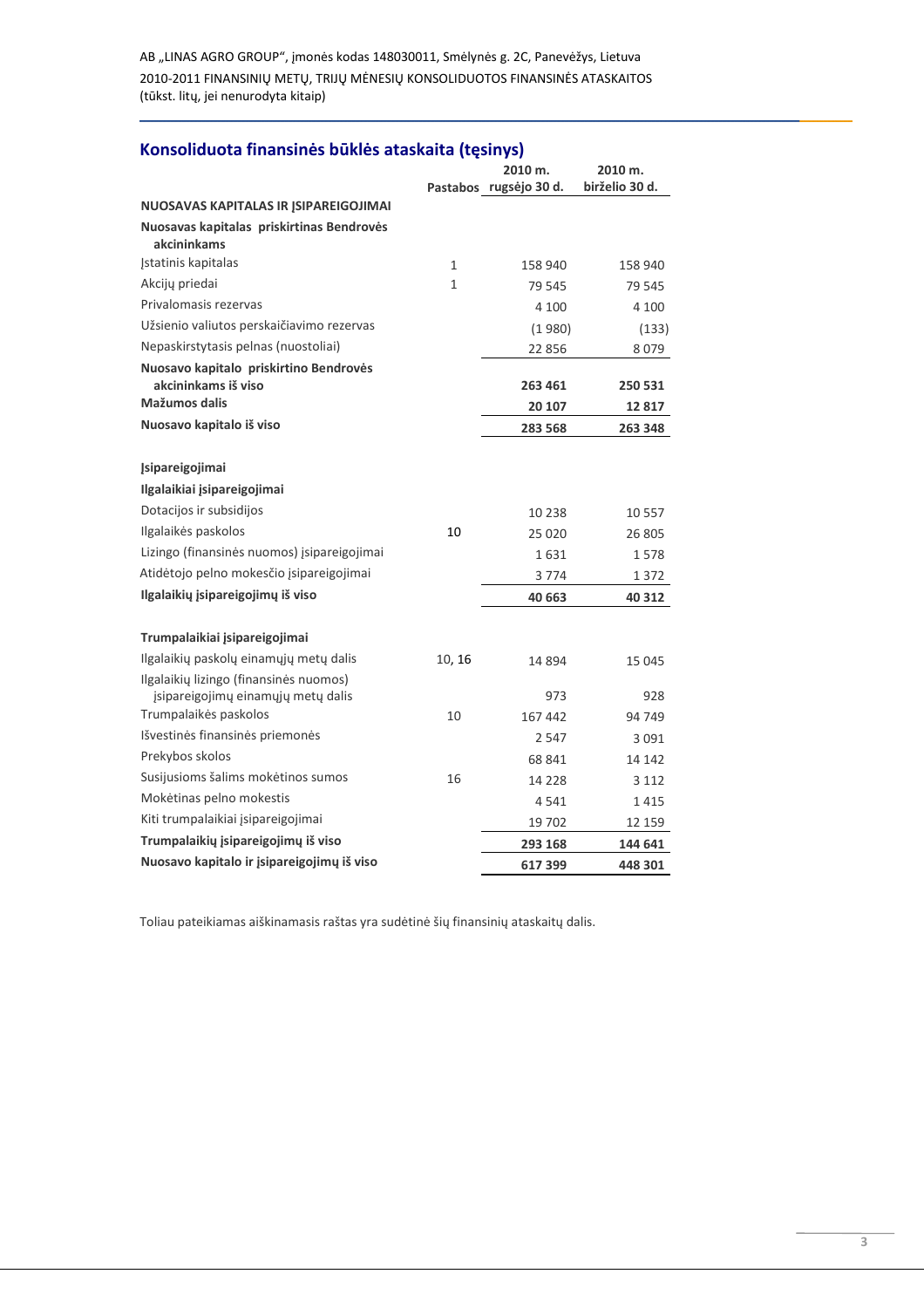|                                                                                    |                 | 2010-2011 | 2009-2010 |  |
|------------------------------------------------------------------------------------|-----------------|-----------|-----------|--|
|                                                                                    | <b>Pastabos</b> | 1 ketv.   | 1 ketv.   |  |
| Pardavimo pajamos                                                                  |                 |           |           |  |
| Pardavimo savikaina                                                                | $\overline{4}$  | 378 893   | 284 648   |  |
| <b>Bendrasis pelnas</b>                                                            | 11              | (348 770) | (260 196) |  |
| Veiklos (sąnaudos)                                                                 |                 | 30 123    | 24 4 52   |  |
| Kitos pajamos                                                                      | 12              | (9 927)   | (6073)    |  |
|                                                                                    | 13              | 611       | 379       |  |
| Kitos (sąnaudos)                                                                   | 13              | (3633)    | (555)     |  |
| Veiklos pelnas                                                                     |                 | 17 174    | 18 203    |  |
| Finansinės veiklos pajamos                                                         | 14              | 446       | 348       |  |
| Finansinės veiklos (sąnaudos)                                                      | 14              | (1934)    | (1833)    |  |
| Asocijuotų įmonių pelno dalis                                                      |                 | 39        | 93        |  |
| Jungtinės veiklos jmonių pelno dalis                                               |                 | 1 880     | 2 2 4 2   |  |
| Pelnas prieš apmokestinimą                                                         |                 | 17 605    | 19 053    |  |
| Pelno mokestis                                                                     |                 | (2 693)   | (4690)    |  |
| <b>Grynasis pelnas</b>                                                             |                 | 14 9 12   | 14 363    |  |
| <b>Priskirtinas:</b>                                                               |                 |           |           |  |
| Bendrovės akcininkams                                                              |                 | 15 0 52   | 13 718    |  |
| Mažumai                                                                            |                 | (140)     | 645       |  |
|                                                                                    |                 | 14 9 12   | 14 363    |  |
| Pelnas ir sąlyginis pelnas vienai akcijai (litais)                                 |                 | 0.094     | 0.35      |  |
| <b>Grynasis pelnas</b>                                                             |                 |           |           |  |
| Kitos bendrosios pajamos                                                           |                 |           |           |  |
| Valiutų kurso skirtumai dėl užsienio įmonių finansinių ataskaitų<br>perskaičiavimo |                 | (2 910)   | 30        |  |
| Viso bendrųjų pajamų                                                               |                 | 12 002    | 14 393    |  |
|                                                                                    |                 |           |           |  |
| <b>Priskirtinos:</b>                                                               |                 |           |           |  |
| Bendrovės akcininkams                                                              |                 | 13 205    | 13 748    |  |
| Mažumai                                                                            |                 | (1 203)   | 645       |  |
|                                                                                    |                 | 12 002    | 14 393    |  |
|                                                                                    |                 |           |           |  |

#### Konsoliduota bendrųjų pajamų ataskaita (už periodą nuo liepos 1d. iki rugsėjo 30d.)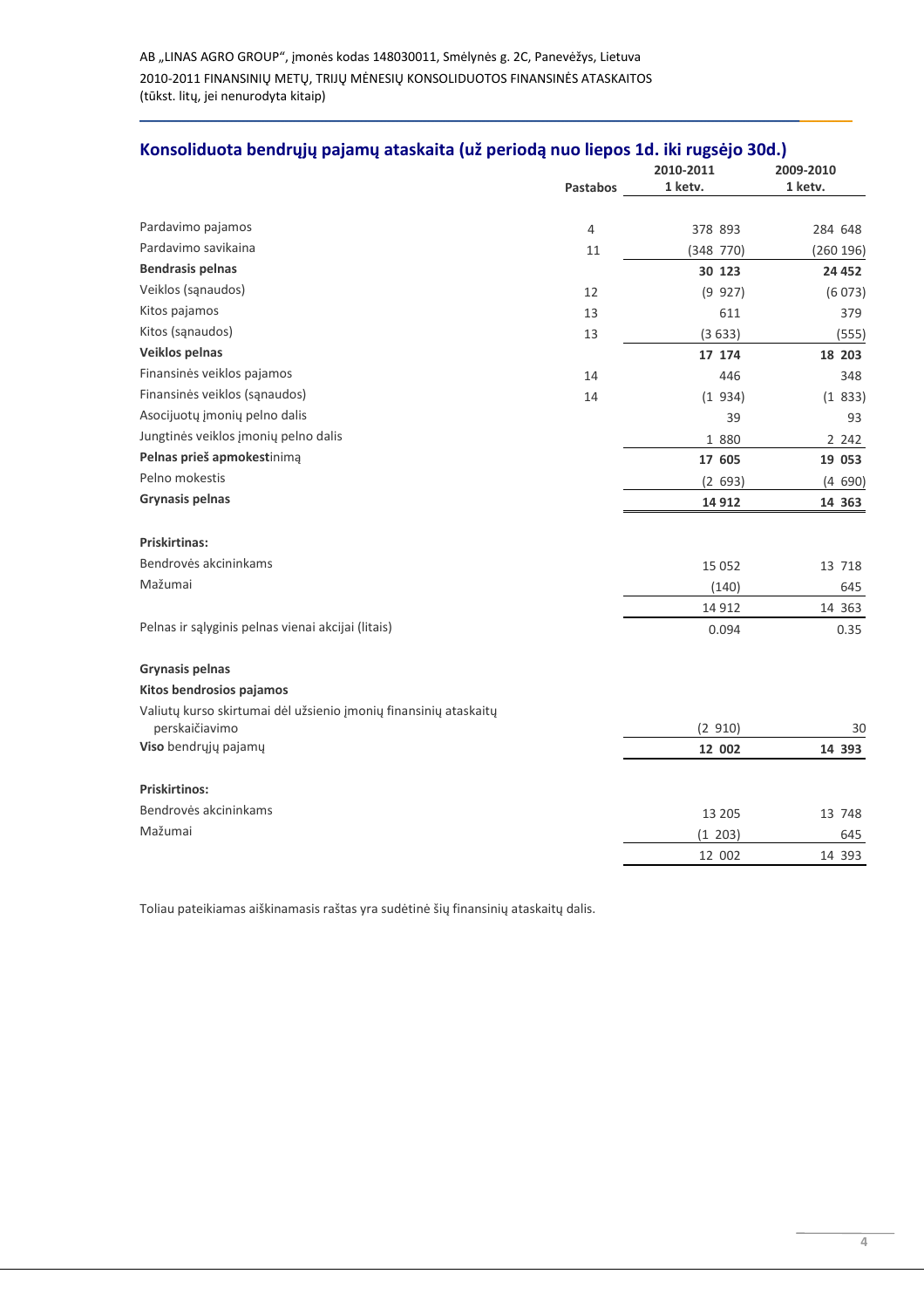### Konsoliduota nuosavo kapitalo pokyčių ataskaita

|                                             |               | Nuosavas kapitalas priskirtinas Bendrovės akcininkams |                          |                                    |                                                                |                                              |         |                         |          |
|---------------------------------------------|---------------|-------------------------------------------------------|--------------------------|------------------------------------|----------------------------------------------------------------|----------------------------------------------|---------|-------------------------|----------|
|                                             | Pasta-<br>bos | <b>Istatinis</b><br>kapitalas                         | <b>Akcijy</b><br>priedai | Privalo-<br>masis<br>rezer-<br>vas | <b>Užsienio</b><br>valiutos<br>perskai-<br>čiavimo<br>rezervas | Nepaskirsty-<br>tasis pelnas<br>(nuostoliai) | Iš viso | <b>Mažumos</b><br>dalis | Iš viso  |
| 2009 m. liepos 1 d. likutis                 |               | 41 000                                                | 121911                   | 10                                 | (297)                                                          | (18657)                                      | 143 967 | 12 104                  | 156 071  |
| Grynasis mety pelnas                        |               |                                                       |                          |                                    |                                                                | 13718                                        | 13718   | 645                     | 14 3 6 3 |
| Kitos bendrosios pajamos                    |               |                                                       |                          | $\overline{\phantom{0}}$           | 30                                                             |                                              | 30      |                         | 30       |
| Bendrųjų pajamų iš viso                     |               |                                                       |                          |                                    | 30                                                             | 13718                                        | 13748   | 645                     | 14 3 93  |
| Rozenkrantz A/S patvirtinti<br>dividendai   |               |                                                       |                          |                                    |                                                                |                                              |         | (1971)                  | (1971)   |
| 2009 m. rugsėjo 30 d. likutis               |               | 41 000                                                | 121911                   | 10                                 | (267)                                                          | (4939)                                       | 157 715 | 10778                   | 168 493  |
| 2010 m. liepos 1 d. likutis                 |               | 158 940                                               | 79 545                   | 4 100                              | (133)                                                          | 8079                                         | 250 531 | 12817                   | 263 348  |
| Grynasis mety pelnas                        |               |                                                       |                          |                                    |                                                                | 15 0 52                                      | 15 0 52 | (140)                   | 14 9 12  |
| Kitos bendrosios pajamos                    |               |                                                       |                          | $\overline{\phantom{a}}$           | (1847)                                                         | $\overline{\phantom{a}}$                     | (1847)  | (1063)                  | (2910)   |
| Bendrųjų pajamų iš viso                     |               |                                                       |                          |                                    | (1847)                                                         | 15 0 52                                      | 13 205  | (1 203)                 | 12 002   |
| Mažumos dalis įsigijus<br>dukterines jmones | 3             |                                                       |                          |                                    |                                                                |                                              |         | 10 188                  | 10 188   |
| Mažumos dalies įsigijimas                   | 3             |                                                       |                          |                                    |                                                                | (275)                                        | (275)   | (1 695)                 | (1970)   |
| 2010 m. rugsėjo 30 d. likutis               |               | 158 940                                               | 79 545                   | 4 100                              | (1980)                                                         | 22 856                                       | 263 461 | 20 107                  | 283 568  |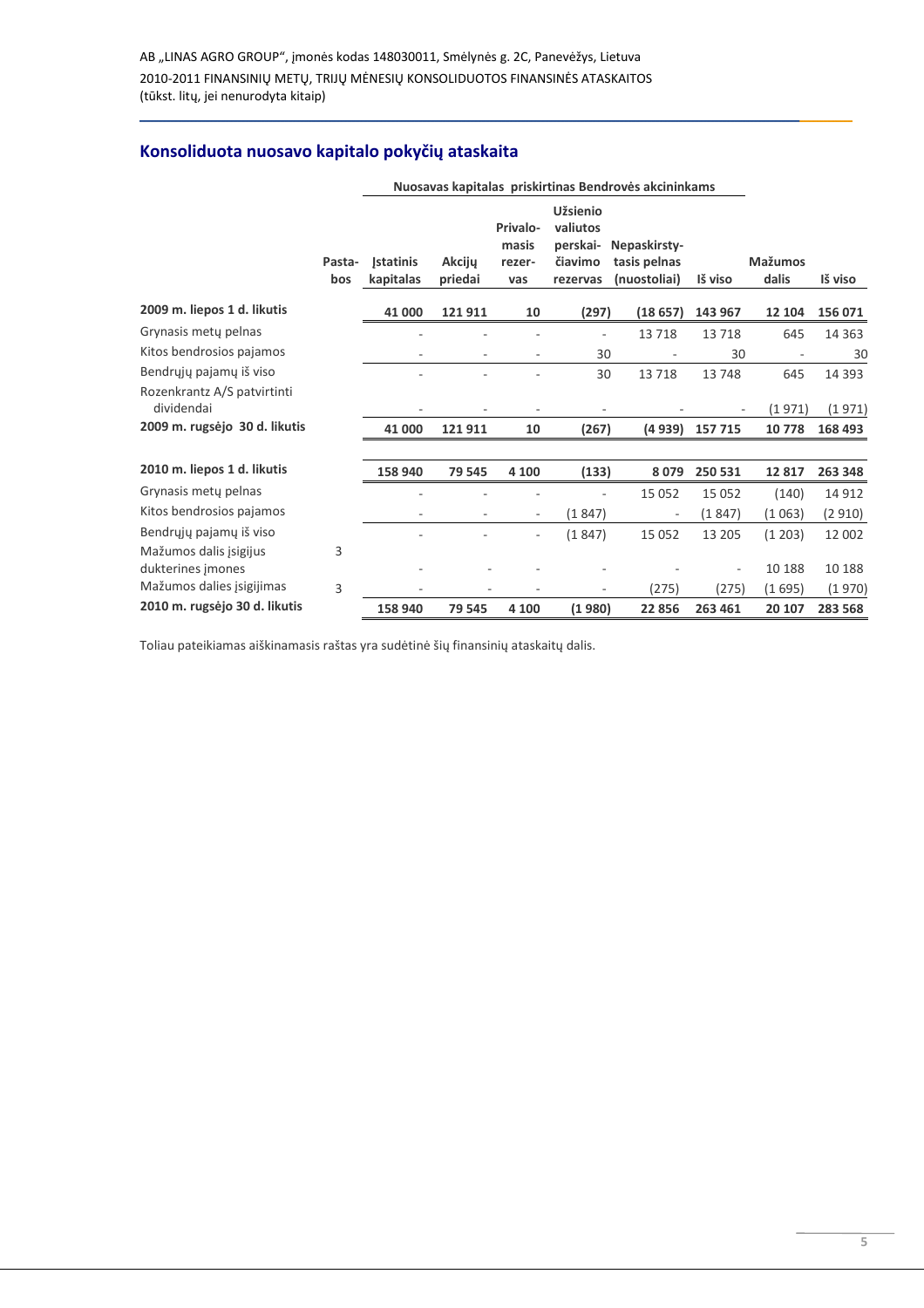#### Konsoliduota pinigų srautų ataskaita

|                                                               | Pasta- | 2010-2011 | 2009-2010 |
|---------------------------------------------------------------|--------|-----------|-----------|
|                                                               | bos    | 1 ketv.   | 1 ketv.   |
| Pagrindinės veiklos pinigų srautai                            |        |           |           |
| Grynasis pelnas (nuostoliai)                                  |        | 14 9 12   | 14 3 6 3  |
| Nepiniginių sąnaudų (pajamų) atstatymas:                      |        |           |           |
| Nusidėvėjimas ir amortizacija                                 |        | 2576      | 2092      |
| Subsidijų amortizacija                                        |        | (344)     | (310)     |
| Asocijuotų ir jungtinės veiklos įmonių pelno dalis            |        | (1865)    | (2335)    |
| (Pelnas) iš ilgalaikio materialiojo turto perleidimo          |        | (68)      | (12)      |
| Nuostoliai iš dukterinės įmonės įsigijimo                     | 3      | 670       |           |
|                                                               |        | (2910)    | 30        |
| Sukauptų sąnaudų pasikeitimas                                 |        | 260       | (131)     |
| Biologinio turto tikrosios vertės pasikeitimas                |        | (906)     |           |
| Atidėtojo pelno mokesčio pasikeitimas                         |        | (584)     | 338       |
| Ataskaitinių metų pelno mokesčio sąnaudos                     |        | 2693      | 4691      |
| Sąnaudos (pajamos) iš finansinių priemonių tikrosios          |        |           |           |
| vertės pasikeitimo                                            |        | (155)     |           |
| Palūkanų (pajamos)                                            |        | (466)     | (348)     |
| Palūkanų sąnaudos                                             |        | 1934      | 1833      |
|                                                               |        | 15 747    | 20 211    |
| Apyvartinio kapitalo pasikeitimai:                            |        |           |           |
| Biologinio turto sumažėjimas                                  |        | 12 4 3 7  | 12843     |
| Atsargų (padidėjimas)                                         |        | (89001)   | (78715)   |
| Išankstinių apmokėjimų sumažėjimas                            |        | 22 988    | 9493      |
| Iš pirkėjų gautinų sumų ir kitų gautinų sumų<br>(padidėjimas) |        | (24824)   | (77499)   |
| Apriboto naudojimo pinigų (padidėjimas)                       |        | (16628)   |           |
| Prekybos ir kitų skolų padidėjimas                            |        |           |           |
| (Sumokėtas) pelno mokestis                                    |        | 62 520    | 99 931    |
|                                                               |        | (359)     | (481)     |
| Grynieji pagrindinės veiklos pinigų srautai                   |        | (17120)   | (14217)   |

Toliau pateikiamas aiškinamasis raštas yra sudėtinė šių finansinių ataskaitų dalis.

(tęsinys kitame puslapyje)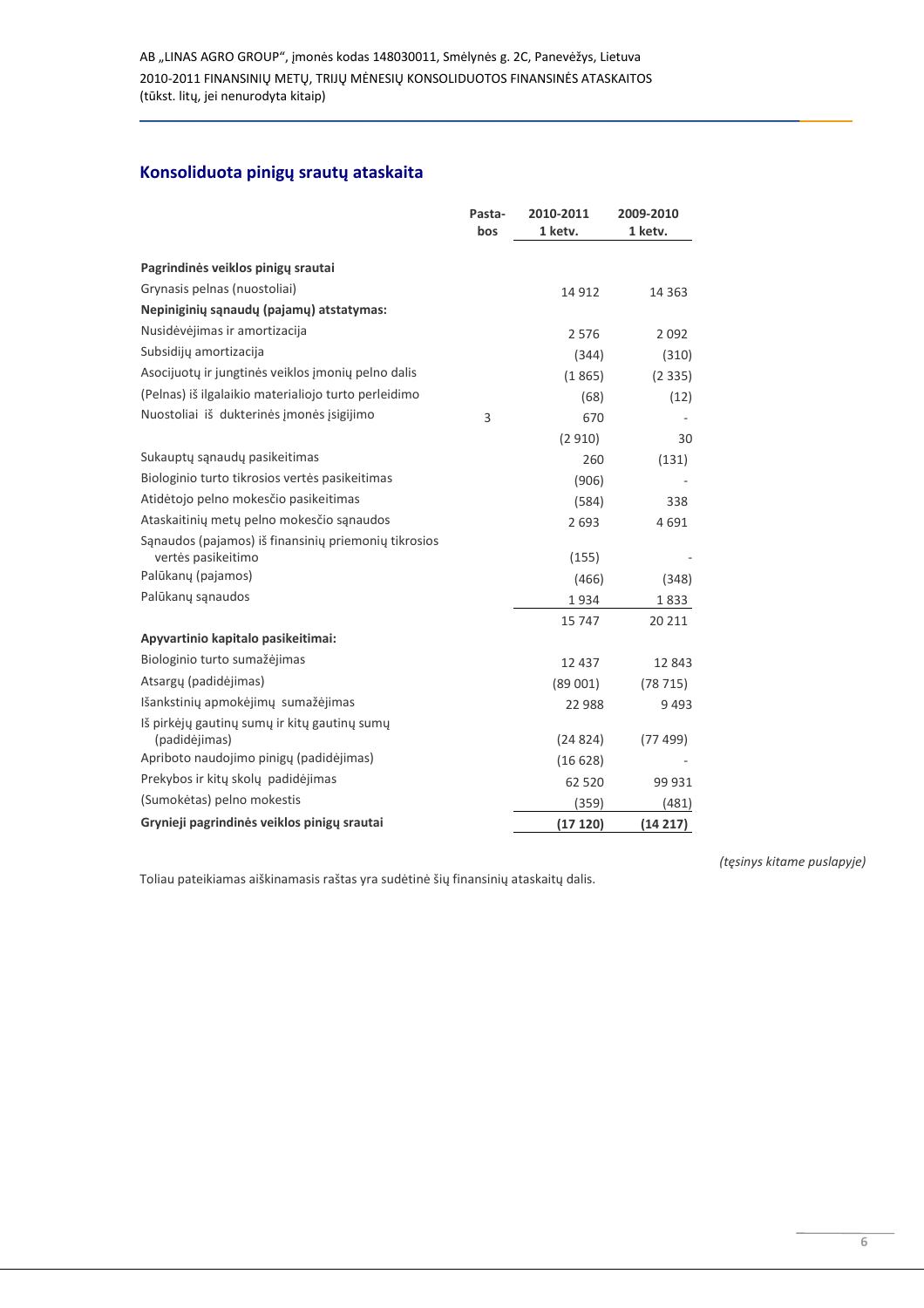AB "LINAS AGRO GROUP", įmonės kodas 148030011, Smėlynės g. 2C, Panevėžys, Lietuva 2010-2011 FINANSINIŲ METŲ, TRIJŲ MĖNESIŲ KONSOLIDUOTOS FINANSINĖS ATASKAITOS (tūkst. litų, jei nenurodyta kitaip)

#### Konsoliduota pinigų srautų ataskaita (tęsinys)

|                                                                                       |                 | 2010-2011 | 2009-2010 |
|---------------------------------------------------------------------------------------|-----------------|-----------|-----------|
|                                                                                       | <b>Pastabos</b> | 1 ketv.   | 1 ketv.   |
| Investicinės veiklos pinigų srautai                                                   |                 |           |           |
| Nematerialiojo ilgalaikio materialiojo ir investicinio                                |                 |           |           |
| turto ( <i>jsigijimas</i> )<br>Nematerialiojo ilgalaikio materialiojo ir investicinio |                 | (1505)    | (728)     |
| turto pardavimo pajamos                                                               |                 | 247       | 69        |
| Dukterinių įmonių įsigijimas (atėmus įsigytą pinigų likutį                            |                 |           |           |
| Grupėje)                                                                              | 3               | 7656      |           |
| Kitų investicijų (įsigijimas)                                                         |                 | (1970)    |           |
| (Suteiktos) paskolos                                                                  |                 |           | (100)     |
| Suteiktų paskolų grąžinimas                                                           |                 |           | 25        |
| Gautos palūkanos                                                                      |                 | 230       | 142       |
| Grynieji investicinės veiklos pinigų srautai                                          |                 | 4658      | (592)     |
| Finansinės veiklos pinigų srautai                                                     |                 |           |           |
| Paskolų gavimas                                                                       |                 | 223 227   | 99 121    |
| Paskolų (grąžinimas)                                                                  |                 | (207146)  | (35010)   |
| Lizingo (finansinės nuomos) (mokėjimai)                                               |                 | (285)     | (284)     |
| (Sumokėtos) palūkanos                                                                 |                 | (1688)    | (2984)    |
| Mažumai (sumokėti) dividendai                                                         |                 |           | (1971)    |
| Obligacijų išpirkimas                                                                 |                 |           | (14700)   |
| Grynieji finansinės veiklos pinigų srautai                                            |                 | 14 108    | 44 172    |
|                                                                                       |                 |           |           |
| Grynasis pinigų srautų padidėjimas (sumažėjimas)                                      |                 | 1646      | 29 3 63   |
| Pinigai ir pinigų ekvivalentai laikotarpio pradžioje                                  |                 | 34 014    | 8 1 9 0   |
| Pinigai ir pinigų ekvivalentai laikotarpio pabaigoje                                  |                 | 35 660    | 37 553    |
| Papildoma pinigų srautų informacija:                                                  |                 |           |           |
| Nepiniginė investicinė veikla:                                                        |                 |           |           |
| Ilgalaikio materialiojo turto įsigijimai finansuoti lizingu                           |                 | 392       | 57        |
| Ilgalaikio materialiojo turto įsigijimai finansuoti                                   |                 |           |           |
| dotacijomis ir subsidijomis                                                           |                 | 128       |           |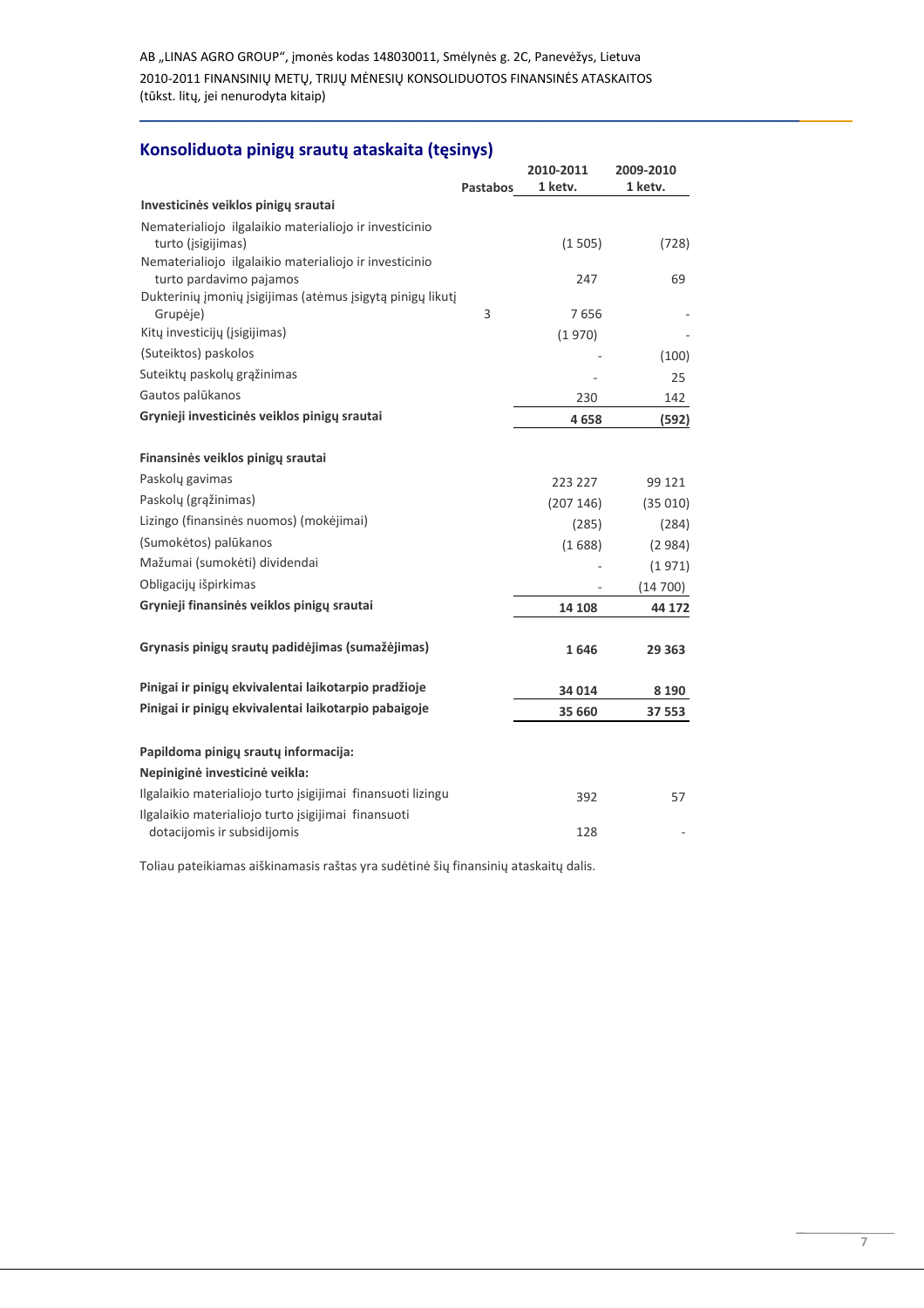## Finansinių ataskaitų aiškinamasis raštas

#### 1. Bendroii informaciia

AB "Linas Agro Group" (toliau - Bendrovė arba patronuojanti jmonė) yra Lietuvos Respublikoje registruota akcinė bendrovė. Bendrovė buvo užregistruota 1995 m. lapkričio 27 d. 2008 m. rugsėjo 12 d. Bendrovė pakeitė pavadinimą iš UAB "Agriveta" į AB "Linas Agro Group" bei juridinį statusą iš uždarosios akcinės bendrovės į akcinę bendrovę.

Bendrovės buveinės adresas yra:

Smėlynės g. 2C Panevėžys Lietuva.

Pagrindinė Grupės veikla aprašyta 4 pastaboje.

Grupės finansiniai metai prasideda kalendorinių metų liepos 1 d. ir pasibaigia kitų kalendorinių metų birželio 30 d.

2010 m. rugsėjo 30d. ir 2010 m. birželio 30 d. Bendrovės akcininkai buvo:

|                                                           | 2010 m. rugsėjo 30 d.     |                            | 2010 m. birželio 30 d.    |                            |  |
|-----------------------------------------------------------|---------------------------|----------------------------|---------------------------|----------------------------|--|
|                                                           | Turimy akcijy<br>skaičius | <b>Nuosavybės</b><br>dalis | Turimy akcijy<br>skaičius | <b>Nuosavybės</b><br>dalis |  |
| Akola ApS (Danija)                                        | 87 641 551                | 55.14 %                    | 87 641 551                | 55.14 %                    |  |
| Darius Zubas                                              | 17 049 995                | 10.73 %                    | 17 049 995                | 10,73 %                    |  |
| Kiti akcininkai (privatūs ir instituciniai investuotojai) | 54 248 852                | 34.13 %                    | 54 248 852                | 34.13 %                    |  |
| Iš viso                                                   | 158 940 398               | 100,00 %                   | 158 940 398               | 100,00 %                   |  |

Visos Bendrovės akcijos kurių kiekvienos nominali vertė 2010 m. rugsėjo 30 d. yra 1 litas (2010 m. birželio 30 d. – 1 litas) yra paprastosios bei 2010 m. rugsėjo 30 d. ir birželio 30 d. buvo pilnai apmokėtos. 2010 m. rugsėjo 30 d. ir birželio 30 d. Bendrovė jos dukterinės ir kitos susijusios įmonės Bendrovės akcijų neturėjo.

Visos 158 940 398 paprastųjų Bendrovės akcijų yra įtrauktos į NASDAQ OMX Vilniaus vertybinių popierių biržos Oficialųjį sarašą (akcijų ISIN kodas LT0000128092). Akcijų prekybinis kodas NASDAQ OMX Vilniaus vertybinių popierių biržoje yra LNA1L.

2010 m. rugsėjo 30 d. Grupės darbuotojų skaičius buvo 776 (2010 m. birželio 30 d. – 532).

#### Įstatinio kapitalo pokyčiai per metus pasibaigusius 2010 m. birželio 30 d.

2009 m. spalio 30 d. Bendrovės įstatinis kapitalas buvo padidintas išleidžiant 79 milijonus paprastųjų akcijų kurių kiekvienos nominali vertė 1 litas (iš viso 79 mln. litų) kurios buvo pilnai apmokėtos iš Bendrovės akcijų priedų. Naujas įstatinis kapitalas lygus 120 mln. litų ir Bendrovės įstatai buvo užregistruoti 2009 m. lapkričio 16 d. Akcijų priedai tapo lygūs 42 911 tūkst. litų.

2009 m. lapkričio 20 d. Bendrovės akcininkai nusprendė padidinti įstatinį kapitalą nuo 120 000 tūkst. litų iki 158 940 tūkst. litų išleidžiant 38 940 398 paprastąsias akcijas kurių kiekvienos nominali vertė 1 litas (bendrai 38 940 398 litų sumai) emisijos kaina 2 05 lito už vieną akciją (bendrai 79 827 816 litų sumai). Naujai išleistos akcijos buvo pilnai apmokėtos Akola ApS. Naujas akcinis kapitalas ir Bendrovės įstatai buvo užregistruoti 2010 m. vasario 17 d. Emisijos kainos ir nominaliosios vertės skirtumas lygus 40 888 tūkst. litų buvo apskaitytas kaip akcijų priedas atėmus 4 253 tūkst. litų akcijų išleidimo sąnaudas.

2010 m. vasario 12 d. akcininkas Akola ApS pardavė turėtas 47 284 769 Bendrovės akcijas pirminio viešojo akcijų siūlymo metu po 205 lito už akciją bendrai 96 934 tūkst. litų sumai.

Prekyba akcijomis NASDAQ OMX Vilniaus vertybiniu popieriu biržoje prasidėjo 2010 m. vasario 17 d.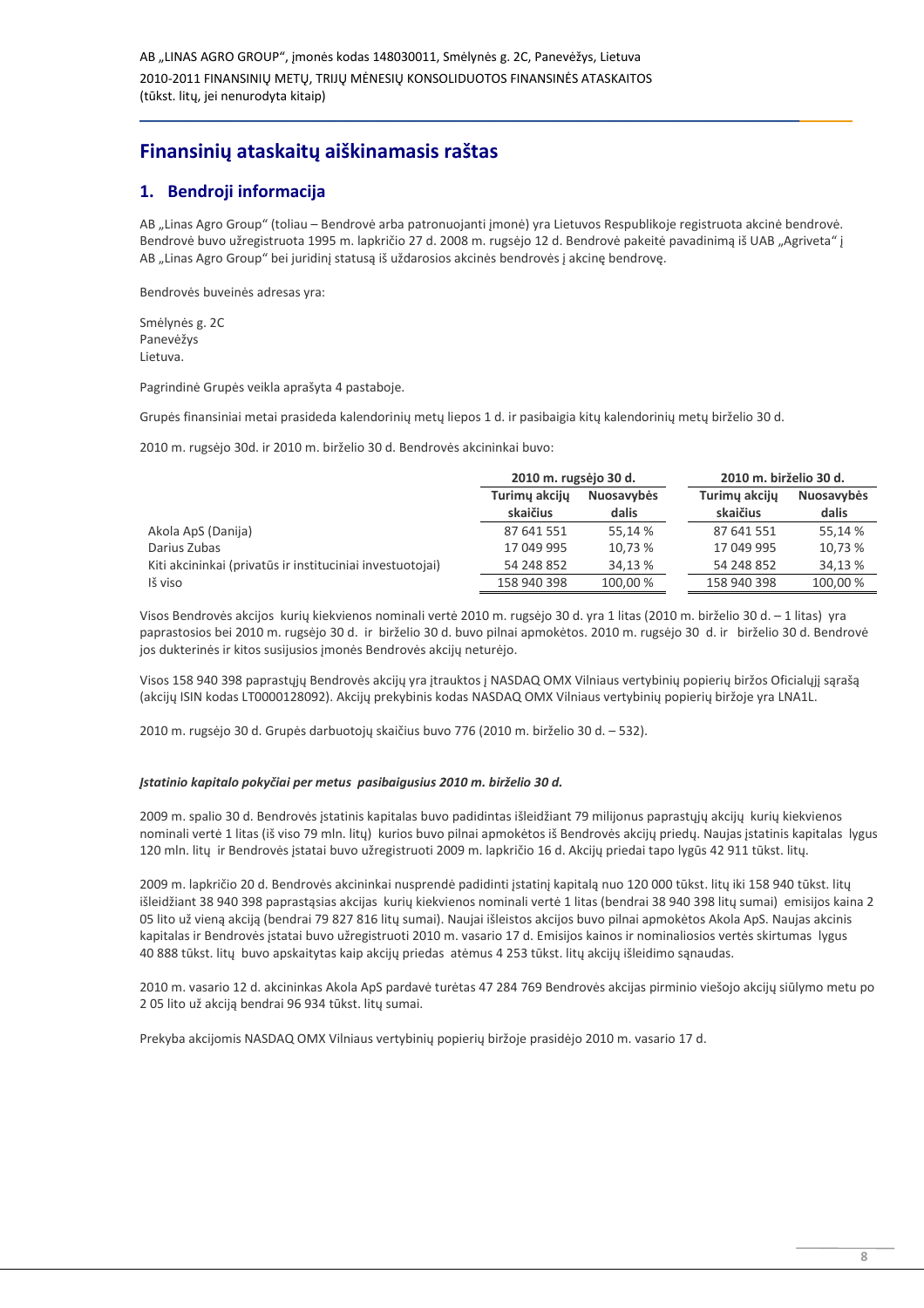#### 2. Apskaitos principai

Šios finansinės ataskaitos yra parengtos pagal Tarptautinius finansinės atskaitomybės standartus (TFAS), priimtus taikyti Europos sąjungoje (toliau-ES), tarp jų – pagal 34 Tarptautinį apskaitos standartą (TAS). Įvertinant visus esminius aspektus, yra laikomasi tų pačių apskaitos principų, kaip ir rengiant 2009-2010 sezono finansines ataskaitas.

#### 3. Grupės struktūra ir pasikeitimai Grupėje

2010 m. rugsėjo 30 d. ir 2010 m. birželio 30 d. Bendrovė turėjo šias tiesiogiai ir netiesiogiai kontroliuojamas dukterines įmones (toliau - Grupė).

|                                                                                                  | Registra-<br>vimo vieta | 2010 m.<br>rugsėjo<br>30 d. | Grupės efektyvi<br>valdomų akcijų dalis<br>2010 m.<br>birželio<br>30 d. | Pagrindinė veikla                                                                                       |
|--------------------------------------------------------------------------------------------------|-------------------------|-----------------------------|-------------------------------------------------------------------------|---------------------------------------------------------------------------------------------------------|
| Investicijos į tiesiogiai valdomas dukterines įmones                                             |                         |                             |                                                                         |                                                                                                         |
| AB "Linas Agro"                                                                                  | Lietuva                 | 100 %                       | 100 %                                                                   | Didmeninė prekyba grūdais aliejinių augalų sėklomis<br>žaliavomis pašarams ir augalininkystės programos |
| UAB "Linas Agro"<br>Konsultacijos                                                                | Lietuva                 | 100 %                       | 100 %                                                                   | Dukterinių įmonių užsiimančių žemės ūkio veikla<br>valdymas                                             |
| ŽŪB "Landvesta 1"                                                                                | Lietuva                 | 100 %                       | 100 %                                                                   | Žemės ūkio paskirties žemės nuoma ir valdymas                                                           |
| ŽŪB "Landvesta 2"                                                                                | Lietuva                 | 100 %                       | 100 %                                                                   | Žemės ūkio paskirties žemės nuoma ir valdymas                                                           |
| ŽŪB "Landvesta 3"                                                                                | Lietuva                 | 100 %                       | 100 %                                                                   | Žemės ūkio paskirties žemės nuoma ir valdymas                                                           |
| ŽŪB "Landvesta 4"                                                                                | Lietuva                 | 100 %                       | 100 %                                                                   | Žemės ūkio paskirties žemės nuoma ir valdymas                                                           |
| ŽŪB "Landvesta 5"                                                                                | Lietuva                 | 100 %                       | 100 %                                                                   | Žemės ūkio paskirties žemės nuoma ir valdymas                                                           |
| ŽŪB "Landvesta 6"                                                                                | Lietuva                 | 100 %                       | 100 %                                                                   | Žemės ūkio paskirties žemės nuoma ir valdymas                                                           |
| ZAT "UkrAgro NPK"                                                                                | Ukraina                 | 63,38%                      |                                                                         | Trąšų gamyba, didmeninė prekyba grūdais ir aliejinių<br>augalų sėklomis.                                |
| Investicijos į netiesiogiai valdomas dukterines įmones (per AB "Linas Agro")<br>SIA "Linas Agro" | Latvija                 | 100 %                       | 100 %                                                                   | Didmeninė prekyba grūdais aliejinių augalų sėklomis<br>augalininkystės programos                        |
| UAB "Gerera"                                                                                     | Lietuva                 | 100 %                       | 100 %                                                                   | Veiklos nevykdo                                                                                         |
| UAB "Linas Agro"<br>Grūdy centras                                                                | Lietuva                 | 100 %                       | 100 %                                                                   | Valdymo paslaugos                                                                                       |
| UAB "Linas Agro"<br>Grūdų centras KŪB                                                            | Lietuva                 | 100 %                       | 100 %                                                                   | Pardavimui skirtų grūdų paruošimas ir sandėliavimas                                                     |
| Rozenkrantz A/S                                                                                  | Danija                  | 60%                         | 60 %                                                                    | Didmeninė prekyba grūdais aliejinių augalų sėklomis<br>žaliavomis pašarams                              |
| ŽŪK "Kupiškio grūdai"                                                                            | Lietuva                 | 73,73 %                     | 37,43 %                                                                 | Pardavimui skirtų grūdų paruošimas ir sandėliavimas                                                     |
| UAB "Lignineko"                                                                                  | Lietuva                 | 100 %                       | 100 %                                                                   | Lignino gamyba                                                                                          |
|                                                                                                  |                         |                             |                                                                         | Investicijos į netiesiogiai valdomas dukterines įmones (per UAB "Linas Agro" Konsultacijos)             |
| Biržų rajono Medeikių<br>ŽŪB                                                                     | Lietuva                 | 98,36 %                     |                                                                         | 96,54 % Augalininkystė                                                                                  |
| Šakių rajono Lukšių<br>ŽŪB                                                                       | Lietuva                 | 98,08%                      |                                                                         | 93,93 % Mišri žemės ūkio veikla                                                                         |
| Panevėžio rajono<br>Aukštadvario ŽŪB                                                             | Lietuva                 | 65,35 %                     |                                                                         | 65,35 % Mišri žemės ūkio veikla                                                                         |
| Sidabravo ŽŪB                                                                                    | Lietuva                 | 55,90 %                     |                                                                         | 55,90 % Mišri žemės ūkio veikla                                                                         |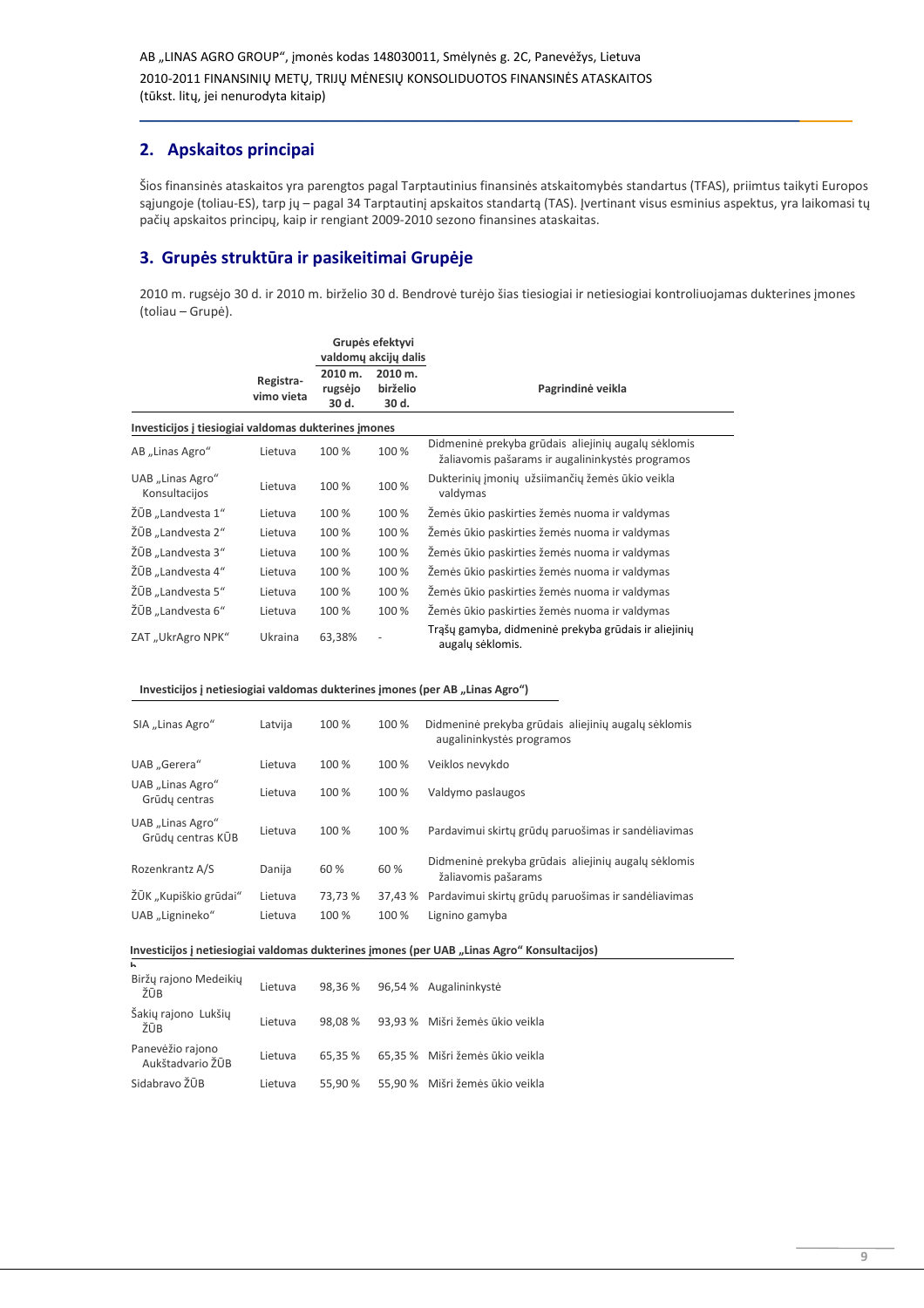#### 3. Grupės struktūra ir pasikeitimai Grupėje (tęsinys)

#### Pasikeitimai Grupėje per metus pasibaigusius 2010 m. birželio 30 d.

Per metus pasibaigusius 2010 m. birželio 30 d. Bendrovė kartu su AB "Linas Agro" dalyvavo ŽŪB "Landvesta 4" ŽŪB "Landvesta 5" ir ŽŪB "Landvesta 6" įstatinio kapitalo didinime bendrai 654 tūkst. litų sumai.

2010 m. balandžio 30 d. AB "Linas Agro" įsigijo 100 % UAB "Lignineko" akcijų už 2 046 tūkst. litų. UAB "Lignineko" disponuoja žaliava reikalinga lignino gamybai tačiau neturi verslo procesu todėl Grupė apskaitė UAB "Lignineko" akcijų isigijima ne kaip verslo jungimą bet kaip turto įsigijimą ir didžiąją dalį pirkimo kainos priskyrė atsargų savikainai.

#### Pasikeitimai Grupėje per 3 mėnesius pasibaigusius 2010 m. rugsėjo 30 d.

2010 m. liepos 1 d. Bendrovė iš UAB "Arvi" ir ko už 3 694 tūkst. eurų (12 757 tūkst. litų ekvivalentas) nusipirko papildomus 50 % Ukrainos įmonės ZAT "UKRAGRO NPK" akcijų. Po akcijų įsigijimo Bendrovė tiesiogiai valdo 63,38 % šios įmonės akcijų. Nuo 2010 m. liepos 1d. ZAT "UKRAGRO NPK" yra konsoliduojama Grupėje.

Jsigijimo metu ZAT "UKRAGRO NPK" grynojo turto balansinė vertė reikšmingai nesiskyrė nuo tikrosios vertės. Skirtumai tarp įsigijimo kainos ir įsigyto turto, įsipareigojimų ir neapibrėžtų įsipareigojimų tikrųjų verčių įsigijimo metu buvo tokie:

|                                                                                                 | <b>ZAT "UKRAGRO NPK"</b> |
|-------------------------------------------------------------------------------------------------|--------------------------|
| Isigijimo data                                                                                  | 2010 m. liepos 1 d.      |
|                                                                                                 | Tikroji vertė            |
|                                                                                                 | (neaudituota)            |
| Ilgalaikis turtas                                                                               | 16 442                   |
| Trumpalaikis turtas                                                                             | 78 808                   |
| Ilgalaikiai įsipareigojimai                                                                     | (3090)                   |
| Trumpalaikiai įsipareigojimai                                                                   | (64340)                  |
| Isigytos dukterinės įmonės grynasis turtas                                                      | 27820                    |
| Mažumos dalis (36,62 % įsigytoje dukterinėje įmonėje)                                           | (10188)                  |
| Grupės įsigyto grynojo turto tikroji vertė                                                      | 17632                    |
| Turimos nuosavo kapitalo dalies tikroji vertė                                                   | 3 4 1 4                  |
| Jsigijimo kaina                                                                                 | (5545)                   |
| Grupės (nuostoliai) iš investicijos pripažinimo nutraukimo                                      | (2 131)                  |
| Sumokėta suma                                                                                   | 12757                    |
| Turimos nuosavo kapitalo dalies tikroji vertė                                                   | 3 4 1 4                  |
| Tikroji investicijos vertė iš viso:                                                             | 16 17 1                  |
| Neigiamas prestižas pripažintas pajamomis                                                       | 1461                     |
| (Nuostoliai) iš investicijos pripažinimo nutraukimo                                             | (2131)                   |
| (Nuostoliai) iš dukterinės įmonės įsigijimo, pripažinti Kitos veiklos (išlaidomis) (13 pastaba) | (670)                    |
| Sumokėta pinigais*                                                                              | 12757                    |
| Atimti: Dukterinės įmonės pinigai                                                               | 7657                     |
| Isigijimo kaina atėmus gautus pinigus                                                           | 5 100                    |
| Pajamos už metus pasibaigusius 2010 m. birželio 30 d.                                           | 181 558                  |
| Pelnas už metus pasibaigusius 2010 m. birželio 30 d.                                            | 1 2 9 1                  |
|                                                                                                 |                          |

Grupė vertina įsigyjamos dukterinės įmonės mažumos dalį proporcingai įsigyjamos dukterinės įmonės identifikuojamam grynajam turtui.

\*2010 m. birželio 30 d. Bendrovė išankstiniais apmokėjimais buvo sumokėjusi 12 757 tūkts. litų už papildomai įsigytas 50 % ZAT "UKRAGRO NPK" akcijas, įsigijimo datai buvo atliktas priešpriešinių įsipareigojimų sudengimas.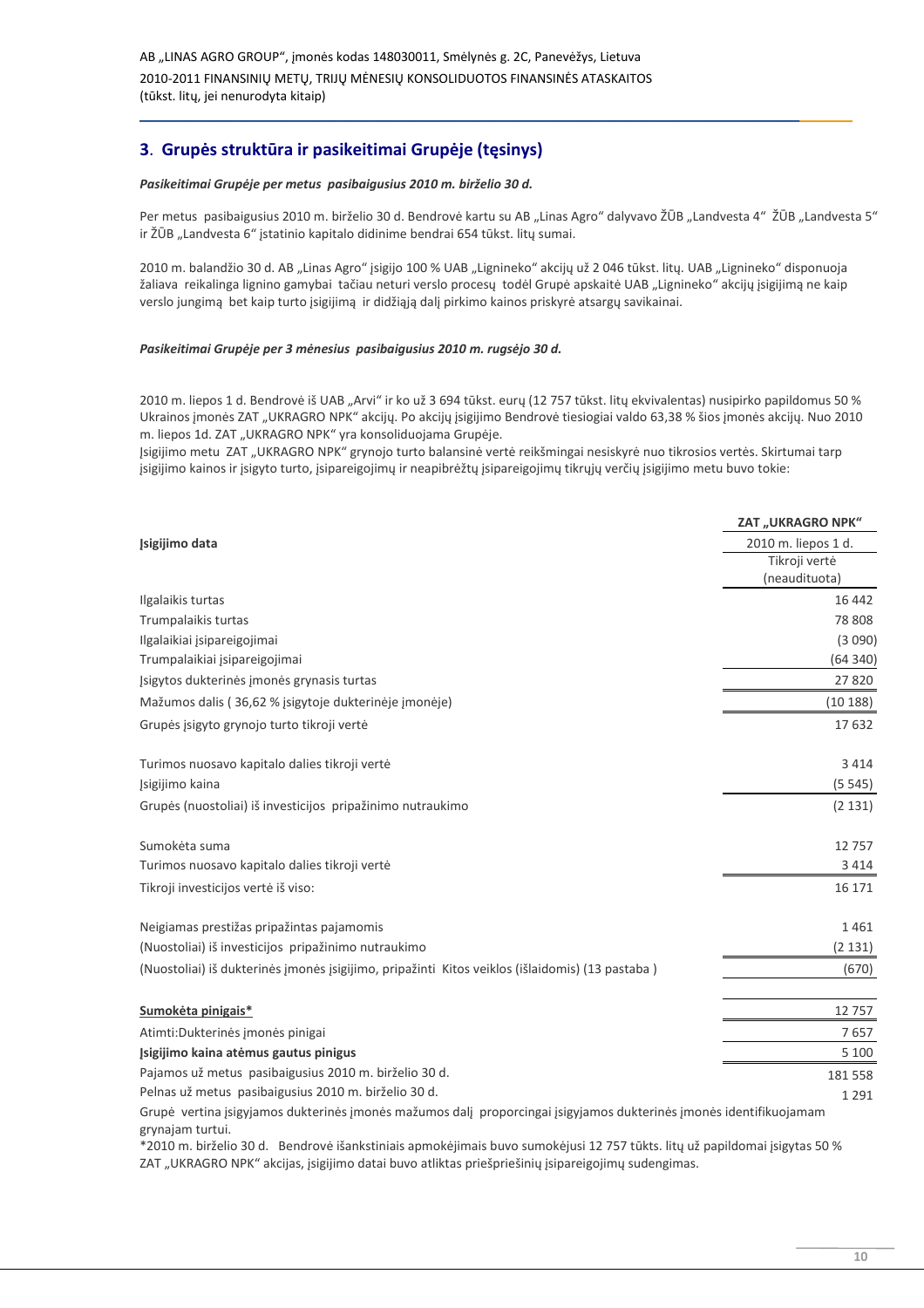#### $3<sub>1</sub>$ Grupės struktūra ir pasikeitimai Grupėje (tęsinys)

2010 m. liepos 27 d. Biržų rajono Medeikių ŽŪB už 920 tūkst. litų papildomai įsigijo 36,36 % ŽŪK "Kupiškio grūdai" pajų. Po isigijimo Grupės efektyvi valdoma ŽŪK "Kupiškio grūdai" dalis padidėjo iki 72.53 % (2010 m. birželio 30 d. – 37.43 %). 2010 m. ir 2009 m. birželio 30 d. pasibaigusiais metais ši dukterinė imonė jau buvo konsoliduojama Grupėje.

Per trijų mėnesių laikotarpį Grupė iš mažumos akcininkų už 130 tūkst. litų įsigijo 4,15 % Šakių rajono Lukšių ŽŪB įstatinio kapitalo. UAB "Linas Agro" Konsultacijos 920 tūkst. litų padidino Biržų rajono Medeikių ŽŪB įstatinį kapitalą. Atitinkamų įmonių grynojo turto balansinių verčių dalies ir įsigijimo kainos skirtumas, sudarantis 275 tūkst. litų, atsirades įsigijimo metu, buvo pripažintas tiesiogiai nuosavame kapitale.

Per trijų mėnesių laikotarpį Bendrovė papildomu 24 000 tūkst. litų jnašu padidino AB "Linas Agro" įstatinį kapitalą. Bendrovė padidino ŽŪB "Landvesta 1", ŽŪB "Landvesta 4" and ŽŪB "Landvesta 5" įstatinį kapitalą bendroje sumoje 107 tūkst. litų. Bendrovė padidino UAB "Linas Agro" Konsultacijos įstatinį kapitalą 1109 tūkst. litų. Dukterinė įmonė AB "Linas Agro" 225 tūkst. litų padidino UAB "Lignineko" įstatinį kapitalą.

#### 4. Informacija pagal segmentus

Valdymo tikslais Grupės veikla organizuojama kaip penki veiklos segmentai pagal produktus ir paslaugas išvardintus žemiau:

- grūdų ir aliejinių augalų sėklų segmentas apima prekybą kviečiais rapsų sėklomis miežiais ir aliejinių augalų sėklomis;
- žaliavų pašarams segmentas apima prekybą saulėgrąžų išspaudomis ir saulėgrąžų rupiniais cukrinių runkelių išspaudomis sojų pupelėmis ir išspaudomis augaliniu aliejumi rapsų rupiniais ir kitais pašarais;
- prekių žemės ūkiui segmentas apima trašų sėklų augalų apsaugos priemonių ir kitų panašių produktų pardavimą žemės ūkio produkcijos augintojams:
- žemės ūkio produktų gamybos segmentas apima grūdų rapsų ir kitų kultūrų auginimą bei derliaus pardavimą gyvulių auginimą bei pieno ir gyvulių pardavimą. Pienas yra parduodamas vietinėms pieno bendrovėms dalis kitos produkcijos yra naudojama viduje dalis parduodama;
- kitų produktų ir paslaugų segmentas apima biokuro pardavimą elevatoriaus paslaugų teikimą bei kitų produktų ir paslaugu teikima.

Pardavimo kainos tarp veiklos segmentų yra paremtos normaliomis pardavimo kainomis atsižvelgiant į panašių sandorių vertę tarp trečiųjų šalių.

| 3 mėnesių laikotarpis, pasibaiges<br>2010 m. rugsėjo 30 d. | Grūdai ir<br>aliejinių<br>augalų sėklos | Žaliavos<br>pašarams | <b>Prekės</b><br>žemės ūkiui | Žemės<br>ūkio<br>produkty<br>gamyba | Kiti<br>produktai ir<br>paslaugos | Nepriskirta<br>jokiam<br>segmentui | Korega-<br>vimai ir<br>elimina-<br>vimai | Iš viso |
|------------------------------------------------------------|-----------------------------------------|----------------------|------------------------------|-------------------------------------|-----------------------------------|------------------------------------|------------------------------------------|---------|
| Pajamos                                                    |                                         |                      |                              |                                     |                                   |                                    |                                          |         |
| Iš vieno kliento UAB "Mestilla"                            | 75 845                                  | 13                   |                              |                                     |                                   |                                    | $\overline{\phantom{a}}$                 | 75 858  |
| Kitos trečiosios šalys                                     | 89 808                                  | 61 251               | 136 252                      | 5011                                | 10 713                            | -                                  | $\overline{\phantom{a}}$                 | 303 035 |
| Sandoriai tarp segmentu                                    | $\overline{\phantom{a}}$                | 343                  | 2 3 4 8                      | 7963                                | 11 2 11                           | $\overline{\phantom{a}}$           | $(21865)^{1}$                            |         |
| Pajamų iš viso                                             | 165 653                                 | 61 607               | 138 600                      | 12 974                              | 21924                             |                                    | (21865)                                  | 378 893 |
|                                                            |                                         |                      |                              |                                     |                                   |                                    |                                          |         |
| Rezultatai                                                 |                                         |                      |                              |                                     |                                   |                                    |                                          |         |
| Veiklos sanaudos                                           | 3 3 2 2                                 | 1648                 | 3 1 9 7                      | 816                                 | 902                               | 42                                 | $\overline{\phantom{a}}$                 | 9927    |
| Segmento veiklos pelnas (nuostoliai)                       | 7 1 7 0                                 | 1570                 | 8053                         | (1976)                              | 3 1 5 5                           | (798)                              | $\sim$                                   | 17 174  |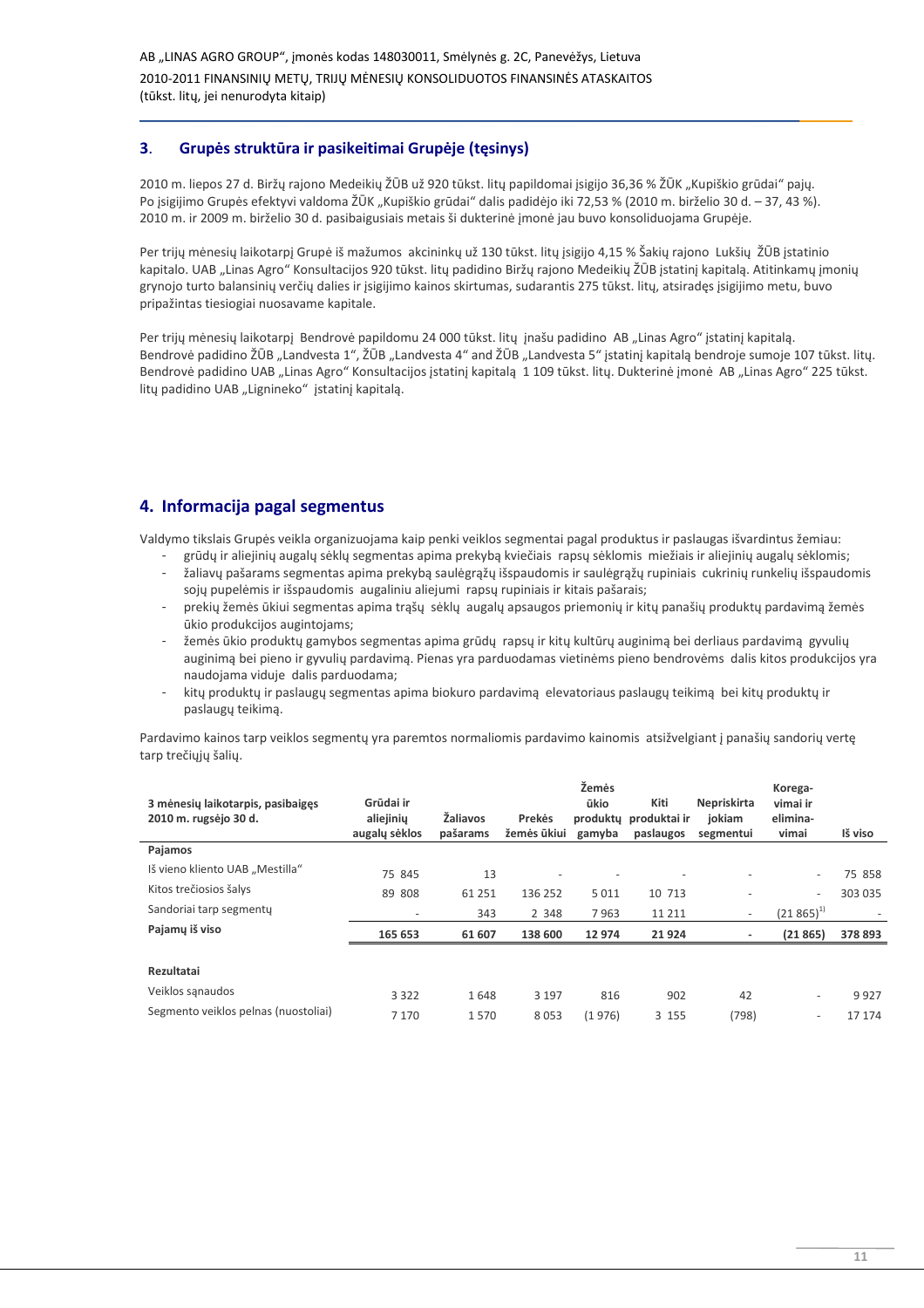## 4. Informacija pagal segmentus (tęsinys)

| 3 mėnesių laikotarpis, pasibaigęs<br>2009 m. rugsėjo 30 d. | Grūdai ir<br>aliejinių<br>augalų sėklos | Žaliavos<br>pašarams | Prekės<br>žemės<br>ūkiui | Žemės ūkio<br>produkty<br>gamyba | Kiti<br>produktai ir<br>paslaugos | Nepriskirta<br>iokiam<br>segmentui | Korega-<br>vimai ir<br>elimina-<br>vimai | Iš viso |
|------------------------------------------------------------|-----------------------------------------|----------------------|--------------------------|----------------------------------|-----------------------------------|------------------------------------|------------------------------------------|---------|
| Pajamos                                                    |                                         |                      |                          |                                  |                                   |                                    |                                          |         |
| Iš vieno kliento UAB "Mestilla"                            | 36 987                                  | ٠                    |                          | $\overline{\phantom{a}}$         | 5                                 | $\overline{\phantom{0}}$           | $\overline{a}$                           | 36 992  |
| Kitos trečiosios šalys                                     | 140 058                                 | 70 163               | 21 6 19                  | 4 2 2 5                          | 11 5 6 1                          | $\overline{\phantom{m}}$           | $\overline{\phantom{a}}$                 | 247 656 |
| Sandoriai tarp segmentu                                    | $\overline{\phantom{a}}$                | 261                  | 1547                     | 5 6 0 5                          | 11 2 2 2                          | $\overline{\phantom{a}}$           | $(18635)^{1}$                            |         |
| Pajamų iš viso                                             | 177 045                                 | 70 424               | 23 166                   | 9860                             | 22 788                            |                                    | (18635)                                  | 284 648 |
|                                                            |                                         |                      |                          |                                  |                                   |                                    |                                          |         |
| Rezultatai                                                 |                                         |                      |                          |                                  |                                   |                                    |                                          |         |
| Veiklos sanaudos                                           | 3 0 2 0                                 | 1436                 | 121                      | 653                              | 591                               | 252                                | $\overline{\phantom{a}}$                 | 6073    |
| Segmento veiklos pelnas (nuostoliai)                       | 10 401                                  | 973                  | 2 3 6 7                  | (2 111)                          | 6690                              | (117)                              | $\overline{\phantom{a}}$                 | 18 20 3 |

1) Pajamos iš sandorių tarp segmentų yra eliminuojamos konsoliduojant.

Žemiau pateikta informacija susijusi su Grupės geografiniais segmentas:

|                                                      | 3 mėnesių laikotarpis,<br>pasibaigęs |                                        |  |  |  |
|------------------------------------------------------|--------------------------------------|----------------------------------------|--|--|--|
| Pajamos iš išorinių pirkėjų                          | 2010 m.                              | 2009 m.<br>rugsėjo 30 d. rugsėjo 30 d. |  |  |  |
| Lietuva                                              | 124 770                              | 70 226                                 |  |  |  |
| Europa (išskyrus Skandinavijos šalis NVS ir Lietuvą) | 61831                                | 79 157                                 |  |  |  |
| Skandinavijos šalys                                  | 38 367                               | 54 154                                 |  |  |  |
| Afrika                                               | -                                    | 21459                                  |  |  |  |
| Azija                                                | 34 3 58                              | 42 5 9 7                               |  |  |  |
| <b>NVS</b>                                           | 119 567                              | 17055                                  |  |  |  |
|                                                      | 378 893                              | 284 648                                |  |  |  |

Viršuje pateikta informacija apie pajamas paremta pagal klientų buvimo vietą.

| Ilgalaikis turtas | 2010 m.<br>rugsėjo 30 d. | 2010 m.<br>birželio 30 d. |
|-------------------|--------------------------|---------------------------|
|                   |                          |                           |
| Lietuva           | 102 630                  | 103 410                   |
| Ukraina           | 14 9 29                  | -                         |
| Danija            | 286                      | 354                       |
| Latvija           | 135                      | 154                       |
|                   | 117 980                  | 103 918                   |

Aukščiau pateiktas ilgalaikis turtas susideda iš ilgalaikio materialiojo turto investicinio turto ir nematerialiojo turto.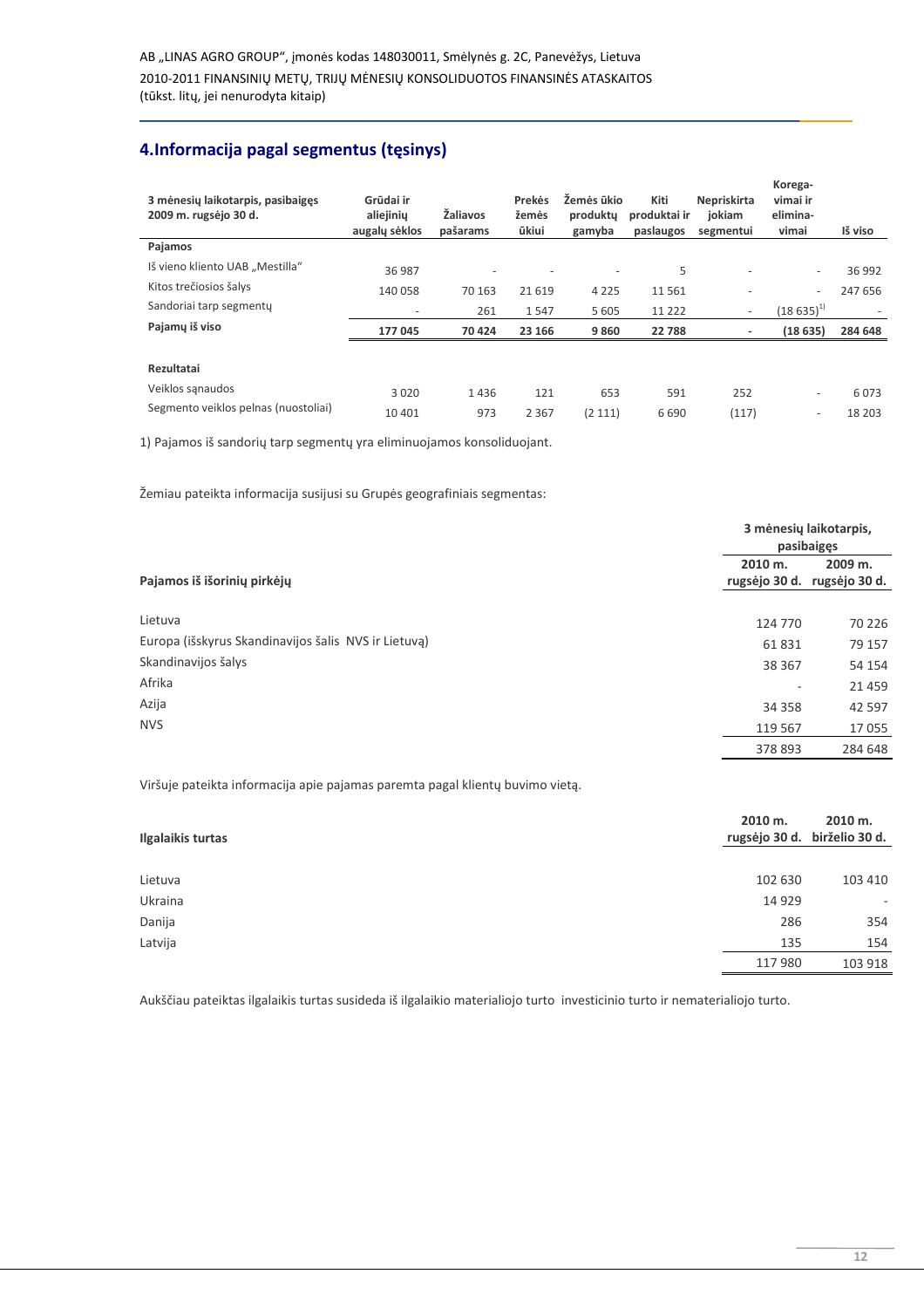AB "LINAS AGRO GROUP", įmonės kodas 148030011, Smėlynės g. 2C, Panevėžys, Lietuva 2010-2011 FINANSINIŲ METŲ, TRIJŲ MĖNESIŲ KONSOLIDUOTOS FINANSINĖS ATASKAITOS (tūkst. litų, jei nenurodyta kitaip)

#### 5. Nematerialusis turtas

|                                       | Programinė | <b>Kitas nematerialusis</b> |         |
|---------------------------------------|------------|-----------------------------|---------|
| Grupė                                 | įranga     | turtas                      | Iš viso |
| Isigijimo vertė:                      |            |                             |         |
| 2009 m. birželio 30 d. likutis        | 1 2 0 4    | 684                         | 1888    |
| <b>Jsigijimai</b>                     | 147        |                             | 147     |
| Nurašymai                             | (8)        | (483)                       | (491)   |
| 2010 m. birželio 30 d. likutis        | 1 3 4 3    | 201                         | 1544    |
| Jsigijimai                            | 47         |                             | 47      |
| Dukterinių įmonių įsigijimas          | 57         |                             | 57      |
| Nurašymai                             | (50)       | (35)                        | (85)    |
| Valiutos keitimo skirtumai            | (4)        | (1)                         | (5)     |
| 2010 m. rugsėjo 30 d. likutis         | 1 3 9 3    | 165                         | 1558    |
| Sukaupta amortizacija:                |            |                             |         |
| 2009 m. birželio 30 d. likutis        | 1 1 8 4    | 619                         | 1803    |
| Amortizacija per metus                | 11         | 27                          | 38      |
| Nurašymai                             | (8)        | (483)                       | (491)   |
| 2010 m. birželio 30 d. likutis        | 1 1 8 7    | 163                         | 1 3 5 0 |
| Amortizacija per metus                | 14         | 6                           | 20      |
| Nurašymai                             | (50)       | (35)                        | (85)    |
| 2010 m. rugsėjo 30 d. likutis         | 1 1 5 1    | 134                         | 1 2 8 5 |
| 2010 m. rugsėjo 30 d. likutinė vertė  | 242        | 31                          | 273     |
| 2010 m. birželio 30 d. likutinė vertė | 156        | 38                          | 194     |
| 2009 m. birželio 30 d. likutinė vertė | 20         | 65                          | 85      |

Grupė neturi viduje sukurto nematerialiojo turto. Nematerialiojo turto amortizacijos sąnaudos pelno (nuostolių) ataskaitoje yra įtrauktos į veiklos sąnaudas.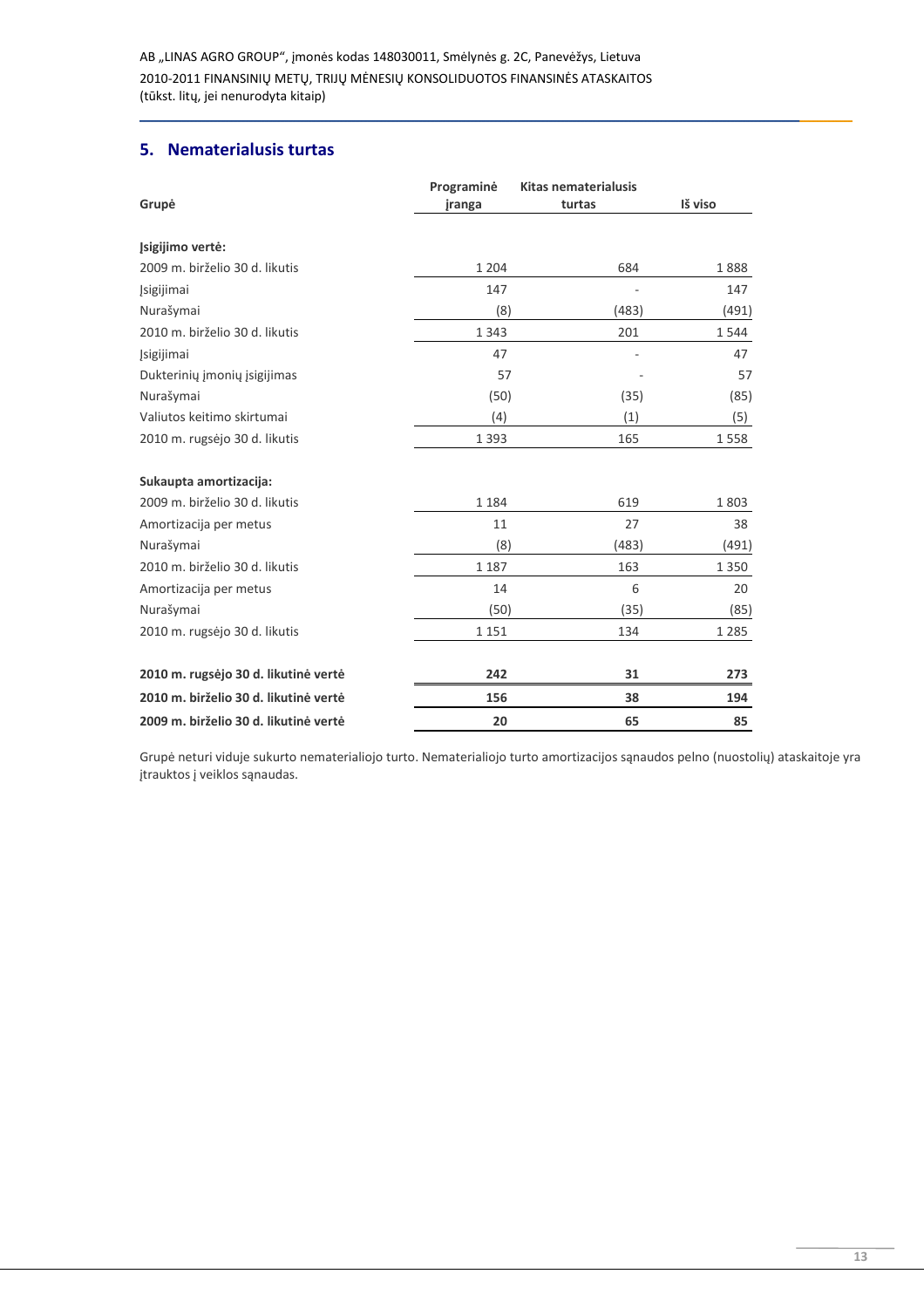#### 6. Ilgalaikis materialusis turtas

|                                                             |                          | Pastatai ir              | Mašinos ir               | Trans-<br>porto<br>priemo- | <b>Kitas</b><br>ilgalaikis | Nebaigta<br>statyba ir<br>materialusis išankstiniai |          |
|-------------------------------------------------------------|--------------------------|--------------------------|--------------------------|----------------------------|----------------------------|-----------------------------------------------------|----------|
| Grupė                                                       | Žemė                     | statiniai                | įrengimai                | nės                        | turtas                     | apmokėjimai                                         | Iš viso  |
| Įsigijimo vertė:                                            |                          |                          |                          |                            |                            |                                                     |          |
| 2009 m. birželio 30 d. likutis                              | 5877                     | 72 304                   | 46 962                   | 6 2 5 9                    | 7824                       | 1 0 4 3                                             | 140 269  |
| Įsigijimai                                                  | 238                      | 6070                     | 561                      | 332                        | 1311                       | 2 5 7 0                                             | 11 0 82  |
| Pardavimai ir nurašymai                                     | (1)                      |                          | (465)                    | (1057)                     | (131)                      | L,                                                  | (1654)   |
| Pervedimai į investicinį turtą                              | 257                      | (434)                    | ä,                       |                            |                            |                                                     | (177)    |
| Perklasifikavimai                                           | 10                       | 1 1 6 2                  | (110)                    | 27                         | 136                        | (1225)                                              |          |
| 2010 m. birželio 30 d. likutis                              | 6 3 8 1                  | 79 102                   | 46 948                   | 5 5 6 1                    | 9 1 4 0                    | 2 3 8 8                                             | 149 520  |
| <b>Jsigijimai</b>                                           | 55                       | 359                      | 802                      | 537                        | 161                        | 497                                                 | 2411     |
| Dukterinių įmonių įsigijimas                                | 249                      | 13 3 5 7                 | 1 1 3 5                  | 995                        | 314                        | 334                                                 | 16 3 8 4 |
| Pardavimai ir nurašymai                                     |                          | (15)                     | (19)                     | (209)                      | (369)                      | $\overline{\phantom{a}}$                            | (612)    |
| Perklasifikavimai                                           |                          | 2 0 0 4                  | (210)                    | 26                         | $\overline{\phantom{a}}$   | (1820)                                              |          |
| Valiutos keitimo skirtumai                                  | (27)                     | (1340)                   | (111)                    | (105)                      | (36)                       | (95)                                                | (1714)   |
| 2010 m. rugsėjo 30 d. likutis                               | 6658                     | 93 467                   | 48 5 45                  | 6805                       | 9 2 1 0                    | 1 3 0 4                                             | 165 989  |
| Sukauptas nusidėvėjimas:                                    |                          |                          |                          |                            |                            |                                                     |          |
| 2009 m. birželio 30 d. likutis                              |                          | 15 010                   | 22 3 9 0                 | 3 3 3 2                    | 4780                       |                                                     | 45 5 12  |
| Nusidėvėjimas per metus                                     | ÷                        | 4 1 1 3                  | 3976                     | 725                        | 879                        | $\overline{\phantom{a}}$                            | 9693     |
| Pardavimai ir nurašymai                                     |                          |                          | (449)                    | (937)                      | (93)                       | ÷                                                   | (1479)   |
| Pervedimai į investicinį turtą                              |                          | (29)                     | $\overline{\phantom{a}}$ |                            | $\overline{\phantom{a}}$   |                                                     | (29)     |
| Perklasifikavimai                                           |                          | (26)                     | (2)                      |                            | 28                         |                                                     |          |
| 2010 m. birželio 30 d. likutis                              | $\overline{\phantom{a}}$ | 19 068                   | 25 9 15                  | 3 1 2 0                    | 5 5 9 4                    | $\overline{\phantom{m}}$                            | 53 697   |
| Nusidėvėjimas per metus                                     | ÷,                       | 1 3 1 6                  | 1053                     | 286                        | 252                        | $\frac{1}{2}$                                       | 2 9 0 7  |
| Pardavimai ir nurašymai                                     |                          | (8)                      | (19)                     | (75)                       | (323)                      | L,                                                  | (425)    |
| Valiutos keitimo skirtumai                                  | $\sim$                   | $\overline{\phantom{a}}$ | (3)                      | (3)                        | (2)                        | $\overline{\phantom{a}}$                            | (8)      |
| 2010 m. rugsėjo 30 d. likutis                               | $\overline{\phantom{a}}$ | 20 376                   | 26 946                   | 3 3 2 8                    | 5 5 2 1                    | $\overline{\phantom{m}}$                            | 56 171   |
| Vertės sumažėjimas:                                         |                          |                          |                          |                            |                            |                                                     |          |
| 2009 m. birželio 30 d. likutis                              | 278                      | 266                      | 21                       | 3                          | 57                         | $\bar{ }$                                           | 625      |
| Vertės sumažėjimas priskaičiuotas per<br>metus              | 62                       |                          |                          |                            |                            |                                                     | 62       |
| Vertės sumažėjimas (atstatytas)<br>priskaičiuotas per metus | (134)                    |                          | (2)                      | 1                          | (55)                       |                                                     | (190)    |
| 2010 m. birželio 30 d. likutis                              | 206                      | 266                      | 19                       | 4                          | 2                          |                                                     | 497      |
| Vertės sumažėjimas (atstatytas)                             |                          |                          |                          |                            |                            |                                                     |          |
| priskaičiuotas per metus                                    |                          |                          |                          |                            |                            |                                                     |          |
| 2010 m. rugsėjo 30 d. likutis                               | 206                      | 266                      | 19                       | $\overline{4}$             | $\overline{2}$             | $\blacksquare$                                      | 497      |
| 2010 m. rugsėjo 30 d. likutinė vertė                        | 6452                     | 72825                    | 21 580                   | 3 4 7 3                    | 3687                       | 1 3 0 4                                             | 109 321  |
| 2010 m. birželio 30 d. likutinė vertė                       | 6 1 7 5                  | 59 768                   | 21 0 14                  | 2 4 3 7                    | 3 5 4 4                    | 2 3 8 8                                             | 95 326   |
| 2009 m. birželio 30 d. likutinė vertė                       | 5 5 9 9                  | 57 028                   | 24 5 51                  | 2924                       | 2987                       | 1043                                                | 94 132   |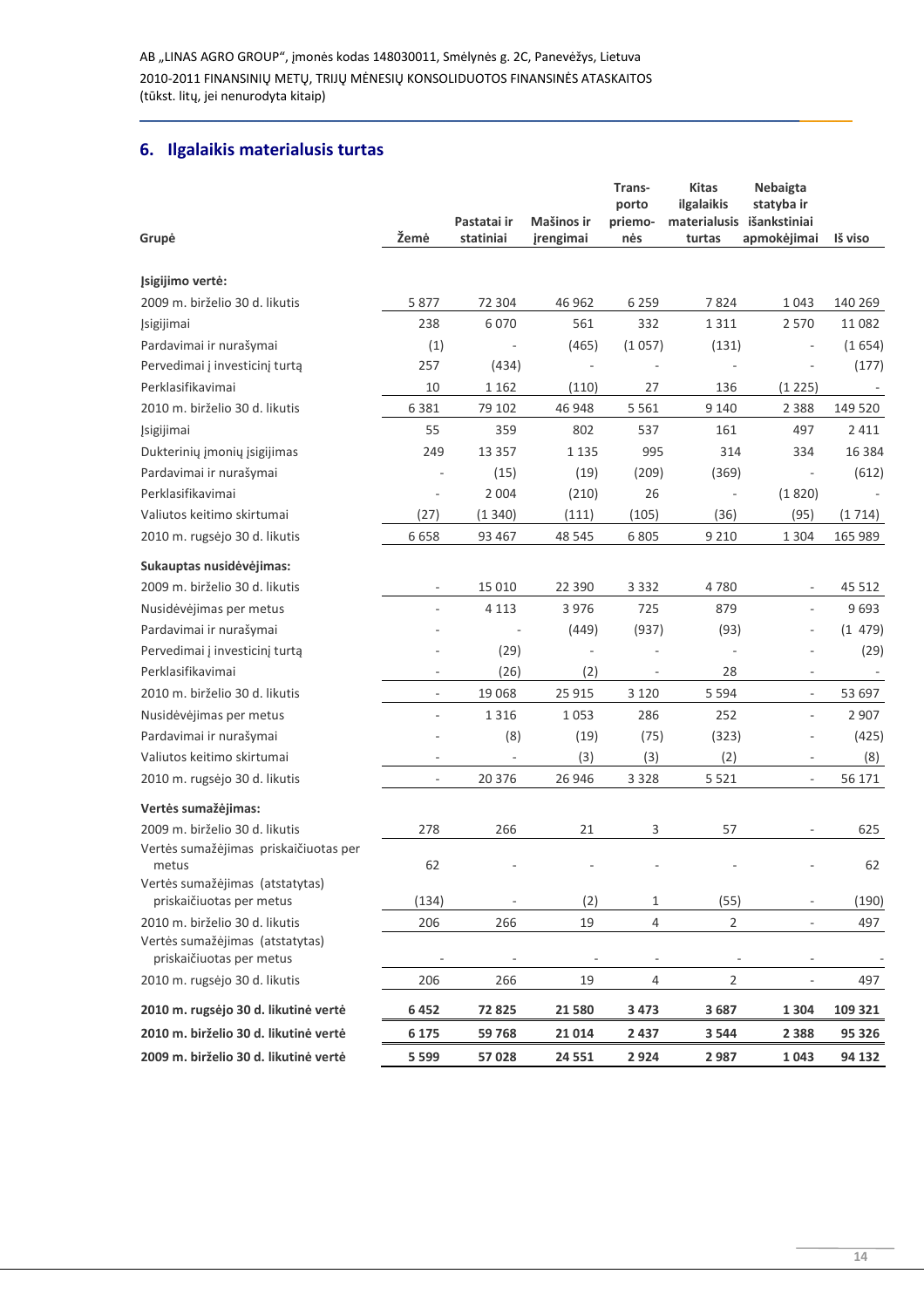#### 7. Investicinis turtas

Grupės investicinis turtas susideda iš žemės ir pastatų išnuomotų pagal veiklos nuomos sutartis kurie uždirba nuomos pajamas.

|                                               | Žemė                     | Pastatai | Iš viso |
|-----------------------------------------------|--------------------------|----------|---------|
| Isigijimo vertė:                              |                          |          |         |
| 2009 m. birželio 30 d. likutis                | 8086                     | 2863     | 10 949  |
| Įsigijimai                                    | 82                       |          | 82      |
| Perleidimai                                   | (237)                    |          | (237)   |
| Pervedimai iš ilgalaikio materialiojo turto   | (257)                    | 434      | 177     |
| 2010 m. birželio 30 d. likutis                | 7674                     | 3 2 9 7  | 10 971  |
| Įsigijimai                                    |                          |          |         |
| Perleidimai                                   |                          |          |         |
| Pervedimai į/iš ilgalaikio materialiojo turto |                          |          |         |
| 2010 m. rugsėjo 30 d. likutis                 | 7674                     | 3 2 9 7  | 10 971  |
| Sukauptas nusidėvėjimas:                      |                          |          |         |
| 2009 m. birželio 30 d. likutis                | $\overline{a}$           | 527      | 527     |
| Nusidėvėjimas per metus                       | ٠                        | 37       | 37      |
| Pervedimai iš ilgalaikio materialiojo turto   | ٠                        | 29       | 29      |
| 2010 m. birželio 30 d. likutis                | $\overline{\phantom{a}}$ | 593      | 593     |
| Nusidėvėjimas per metus                       | ٠                        | 12       | 12      |
| Pervedimai iš ilgalaikio materialiojo turto   | ٠                        |          |         |
| 2010 m. rugsėjo 30 d. likutis                 | $\overline{a}$           | 605      | 605     |
| Vertės sumažėjimas:                           |                          |          |         |
| 2009 m. birželio 30 d. likutis                | 857                      | 1 3 8 9  | 2 2 4 6 |
| Vertės sumažėjimas priskaičiuotas per metus   | (204)                    |          | (204)   |
| Pervedimai į ilgalaikį materialųjį turtą      | (62)                     |          | (62)    |
| 2010 m. birželio 30 d. likutis                | 591                      | 1 3 8 9  | 1980    |
| 2010 m. rugsėjo 30 d. likutis                 | 591                      | 1 3 8 9  | 1980    |
| 2010 m. rugsėjo 30 d. likutinė vertė          | 7083                     | 1 3 0 3  | 8 3 8 6 |
| 2010 m. birželio 30 d. likutinė vertė         | 7083                     | 1315     | 8 3 9 8 |
| 2009 m. birželio 30 d. likutinė vertė         | 7 2 2 9                  | 947      | 8 1 7 6 |

Grupės vadovybės nuomone, skirtumas tarp investicinio turto apskaitinės ir tikrosios vertės yra nereikšmingas. Tikroji vertė buvo nustatyta remiantis nepriklausomo vertintojo įvertinimais, atliktais datą, artimą balanso išleidimo datai, naudojant palyginamųjų kainų metodą.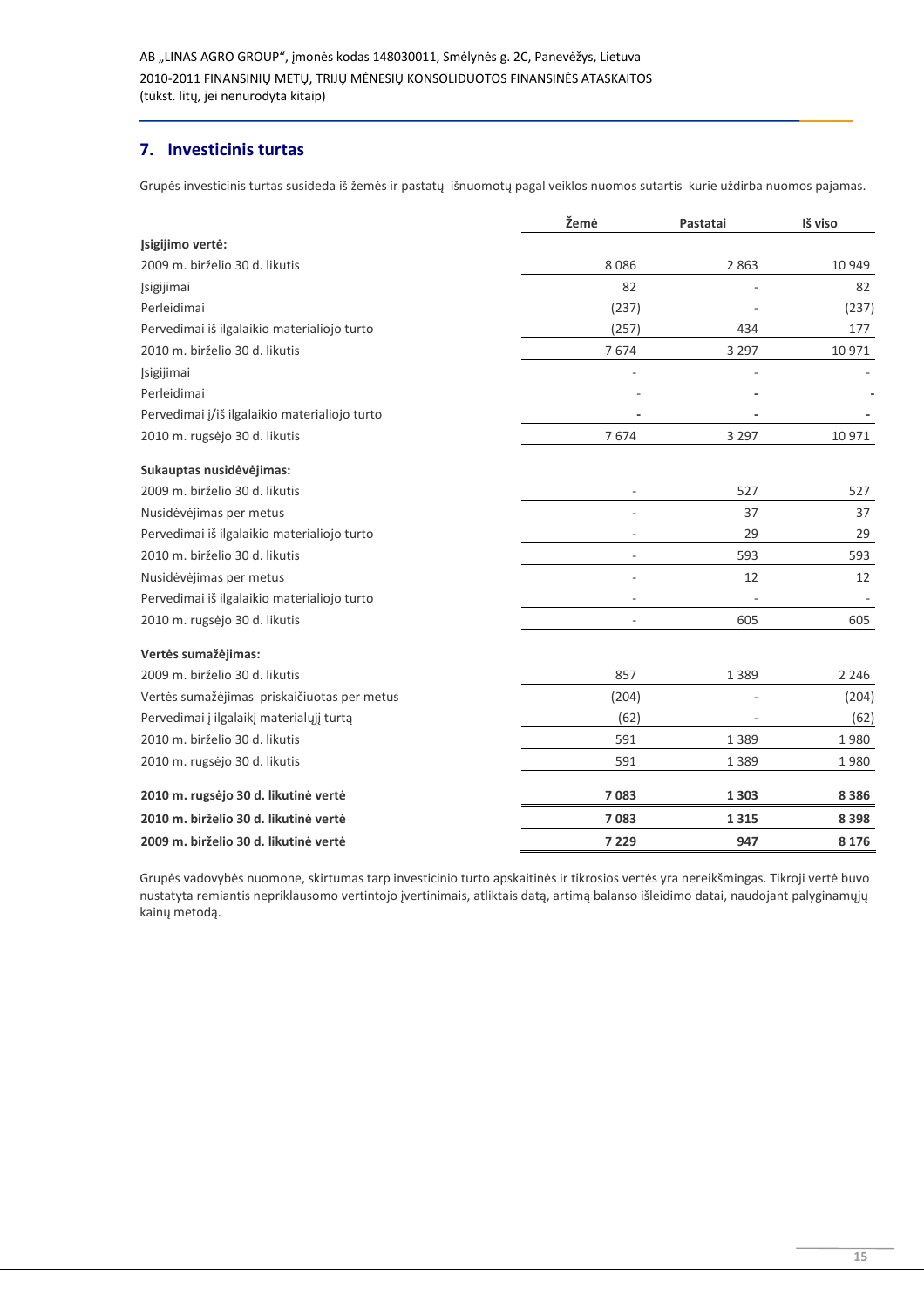#### 8. Investicijos į asocijuotas ir jungtinės veiklos įmones

2010 m. rugsėjo 30 d. ir 2010 m. birželio 30 d. Grupė turėjo šias investicijas į asocijuotas ir jungtinės veiklos įmones.

|                                                    |                       | Grupės valdomų akcijų<br>efektyvi dalis |                           |                                                                   |
|----------------------------------------------------|-----------------------|-----------------------------------------|---------------------------|-------------------------------------------------------------------|
|                                                    | Registravimo<br>vieta | 2010 m.<br>rugsėjo 30 d.                | 2010 m.<br>birželio 30 d. | Pagrindinės veiklos                                               |
| Asocijuotos įmonės                                 |                       |                                         |                           |                                                                   |
| UAB "Jungtinė ekspedicija"                         | Lietuva               | 45,05 %                                 |                           | 45,05 % Ekspedicijos ir agentavimo paslaugos                      |
| Jungtinės veiklos įmonės                           |                       |                                         |                           |                                                                   |
|                                                    |                       |                                         |                           | Trąšų ir augalų apsaugos produktų                                 |
| UAB "Kustodija"                                    | Lietuva               | 50,00 %                                 | 50,00 %                   | pardavimas                                                        |
| UAB "Dotnuvos projektai"                           | Lietuva               | 50,00 %                                 |                           | 50,00 % Sėklų žemės ūkio mašinų pardavimas                        |
| UAB "Dotnuvos projektai"<br>kontroliuojamos įmonės |                       |                                         |                           |                                                                   |
| UAB "Dotnuvos technika"                            | Lietuva               | 50,00 %                                 |                           | 50,00 % Veiklos nevykdo                                           |
| SIA "Dotnuvos projektai"                           | Latvija               | 50,00 %                                 |                           | 50,00 % Sėklų žemės ūkio mašinų pardavimas                        |
| UAB "Dotnuvos agroservisas"                        | Lietuva               | 49,98 %                                 |                           | 49,98 % Žemės ūkio technikos priežiūra ir susijusios<br>paslaugos |

Informacija apie Grupės asocijuotas ir jungtinės veiklos įmones 2010 m. rugsėjo 30 d. pateikiama toliau (pilnos pajamų ir pelno sumos ir pilnos finansinės būklės ataskaitos sumos):

|                            | Investicija<br>apskaityta<br>nuosavybės<br>metodu | Ataskaitinių<br>mety pelnas<br>(nuostoliai) | Pardavimo<br>pajamos | <b>Ilgalaikis</b><br>turtas | Trumpa-<br>laikis turtas | <b>Ilgalaikiai</b><br>jsiparei-<br>gojimai | Trumpa-<br>laikiai<br>jsiparei-<br>gojimai |
|----------------------------|---------------------------------------------------|---------------------------------------------|----------------------|-----------------------------|--------------------------|--------------------------------------------|--------------------------------------------|
|                            |                                                   |                                             |                      |                             |                          |                                            |                                            |
| Asocijuotas įmones         |                                                   |                                             |                      |                             |                          |                                            |                                            |
| UAB "Jungtinė ekspedicija" | 323                                               | 86                                          | 844                  | 160                         | 1 1 8 5                  | $\overline{\phantom{0}}$                   | 628                                        |
|                            | 323                                               |                                             |                      |                             |                          |                                            |                                            |
| Jungtinės veiklos įmones   |                                                   |                                             |                      |                             |                          |                                            |                                            |
| UAB "Kustodija"            | 1904                                              | 123                                         | 11 4 9 3             | 622                         | 32 4 31                  | 37                                         | 29 208                                     |
| UAB "Dotnuvos projektai"   |                                                   |                                             |                      |                             |                          |                                            |                                            |
| (konsoliduota)             | 22 811                                            | 3 4 6 5                                     | 45 9 54              | 34 946                      | 82 210                   | 12 0 37                                    | 59 617                                     |
|                            | 24 7 15                                           |                                             |                      |                             |                          |                                            |                                            |

Informacija apie Grupės asocijuotas ir jungtinės veiklos įmones 2010 m. birželio 30 d. pateikiama toliau (pilnos pajamų ir pelno sumos ir pilnos finansinės būklės ataskaitos sumos):

|                                                                         | Investicija<br>apskaityta<br>nuosavybės<br>metodu | <b>Ataskaitiniu</b><br>mety pelnas<br>(nuostoliai) | Pardavimo<br>pajamos | <b>Ilgalaikis</b><br>turtas | Trumpa-<br>laikis turtas | <b>Ilgalaikiai</b><br>jsiparei-<br>gojimai | Trumpa-<br>laikiai<br>įsiparei-<br>gojimai |
|-------------------------------------------------------------------------|---------------------------------------------------|----------------------------------------------------|----------------------|-----------------------------|--------------------------|--------------------------------------------|--------------------------------------------|
| Asocijuotas imones<br>UAB "Jungtinė ekspedicija"                        | 284<br>284                                        | 272                                                | 5614                 | 174                         | 1453                     | ۰                                          | 995                                        |
| Jungtinės veiklos įmones<br>UAB "Kustodija"<br>UAB "Dotnuvos projektai" | 1843                                              | 503                                                | 39 890               | 660                         | 32 3 80                  | 37                                         | 29 3 17                                    |
| (konsoliduota)                                                          | 21 045<br>22 888                                  | 5 3 1 6                                            | 143 089              | 34 641                      | 82 624                   | 7815                                       | 67359                                      |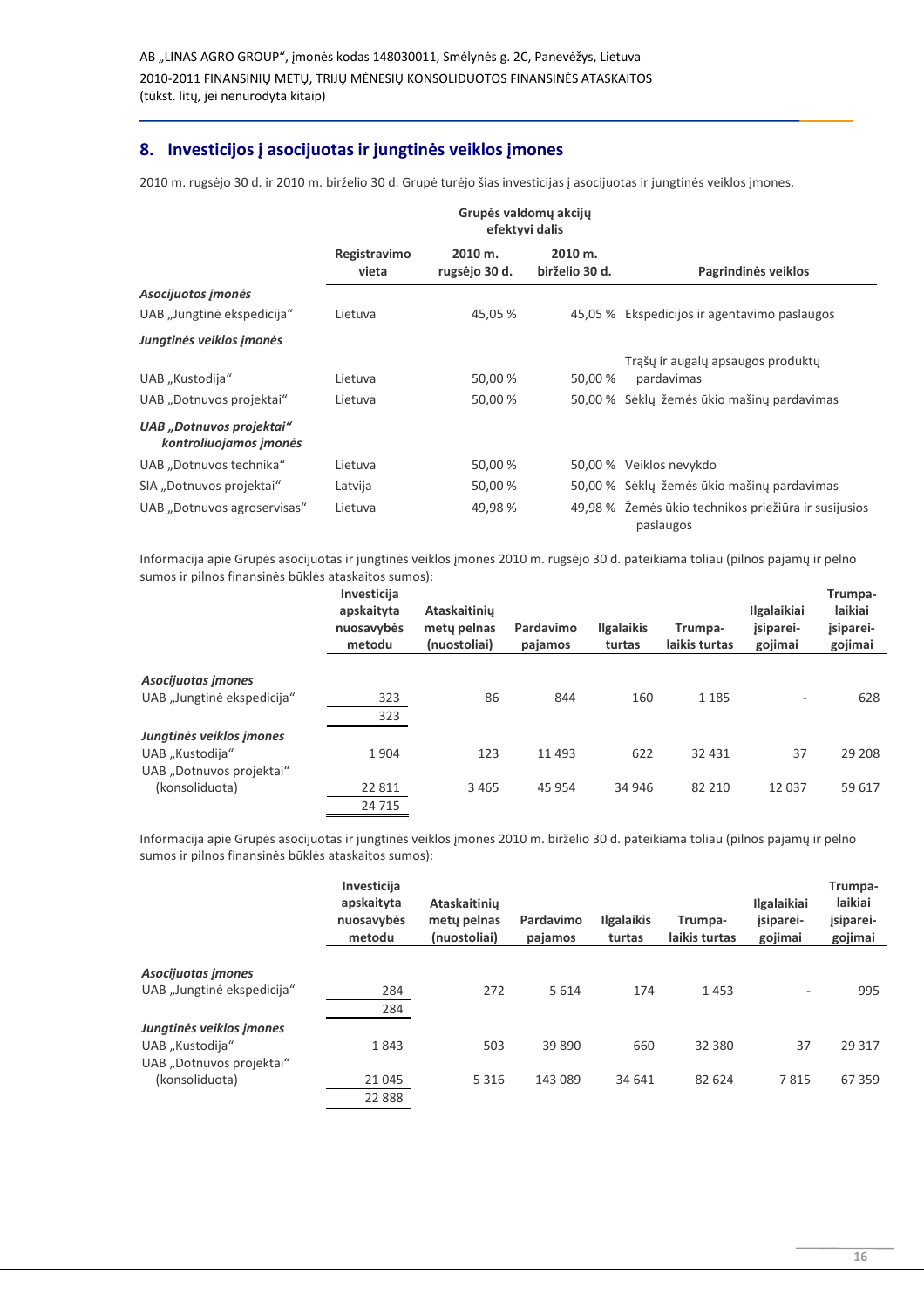#### 9. Kitos investicijos

Grupės kitas investicijas sudaro:

|                              | <b>Grupės</b><br>valdoma dalis rugsėjo 30 d. | 2010 m. | 2010 m.<br>birželio 30 d. |  |
|------------------------------|----------------------------------------------|---------|---------------------------|--|
|                              |                                              |         |                           |  |
| ZAT "UKRAGRO NPK" (Ukraina)  | 13,38 %                                      | ۰       | 5 5 4 5                   |  |
| Panevėžio rajono Ėriškių ŽŪB | 25,05 %                                      | 173     | 173                       |  |
| Kitos investicijos           |                                              | 166     | 166                       |  |
|                              |                                              | 339     | 5884                      |  |
|                              |                                              |         |                           |  |

Investicija į Panevėžio rajono Ėriškių ŽŪB nėra klasifikuojama kaip investicija į asocijuotą įmonę ir dėl to nėra apskaityta taikant nuosavybės metodą kadangi Grupė neturi balsavimo teisės šioje įmonėje ir neturi galimybės daryti reikšmingos įtakos.

2010 m. liepos 1 d. Bendrovė nusipirko papildomus 50 % Ukrainos įmonės ZAT "UKRAGRO NPK" akcijų. Po akcijų įsigijimo Bendrovė tiesiogiai valdo 63,38 % šios įmonės akcijų. Nuo 2010 m. liepos 1d. ZAT "UKRAGRO NPK" yra konsoliduojama Grupėje, Bendrovės investicijos į šią įmonę yra perkeltos iš kitų investicijų į investicijas į dukterines įmones (Pastaba 3).

#### 10. Paskolos

|                                                                | 2010 m.       | 2010 m.        |
|----------------------------------------------------------------|---------------|----------------|
|                                                                | rugsėjo 30 d. | birželio 30 d. |
| Ilgalaikės paskolos                                            |               |                |
| Bankų suteiktos paskolos užtikrintos Grupės turtu              | 23 964        | 25 7 7 0       |
| Kitos ilgalaikės paskolos (16 pastaba)                         | 1056          | 1 0 3 5        |
|                                                                | 25 0 20       | 26 805         |
| Trumpalaikės paskolos                                          |               |                |
| Bankų suteiktų paskolų einamųjų metų dalis                     | 12 5 8 3      | 12733          |
| Kity ilgalaikių paskolų einamųjų metų dalis (16 pastaba)       | 2 3 1 1       | 2 3 1 2        |
| Trumpalaikės bankų suteiktos paskolos užtikrintos Grupės turtu | 162 461       | 83 111         |
| Faktoringas su regreso teise                                   | 3459          | 9946           |
| Kitos trumpalaikės paskolos (16 pastaba)                       | 1522          | 1692           |
|                                                                | 182 336       | 109 794        |
|                                                                | 207 356       | 136 599        |

2007 m. liepos 21 d. AB "Linas Agro" išleido 15 mln. litų obligacijų. 2009 m. liepos 21 d. AB "Linas Agro" išpirko obligacijas kartu su sukauptomis palūkanomis.

2006-2007 m. ŽŪB "Landvesta 1" gavo ilgalaikes paskolas be palūkanų iš mažumos akcininkų kurių bendra suma sudarė 1 400 tūkst. litų. Paskolos buvo diskontuotos iki jų tikrosios vertės naudojant 8 % palūkanų normą. Diskontavimo efektas lygus 648 tūkst. litų buvo apskaitytas tiesiogiai nuosavame kapitale mažumos dalies straipsnyje. Diskontavimo efekto realizavimo sąnaudos yra apskaitytos finansinių sąnaudų straipsnyje.

Mokėtinos palūkanos paprastai yra mokamos kas mėnesį. Sukauptos išleistų obligacijų palūkanos yra mokamos kasmet.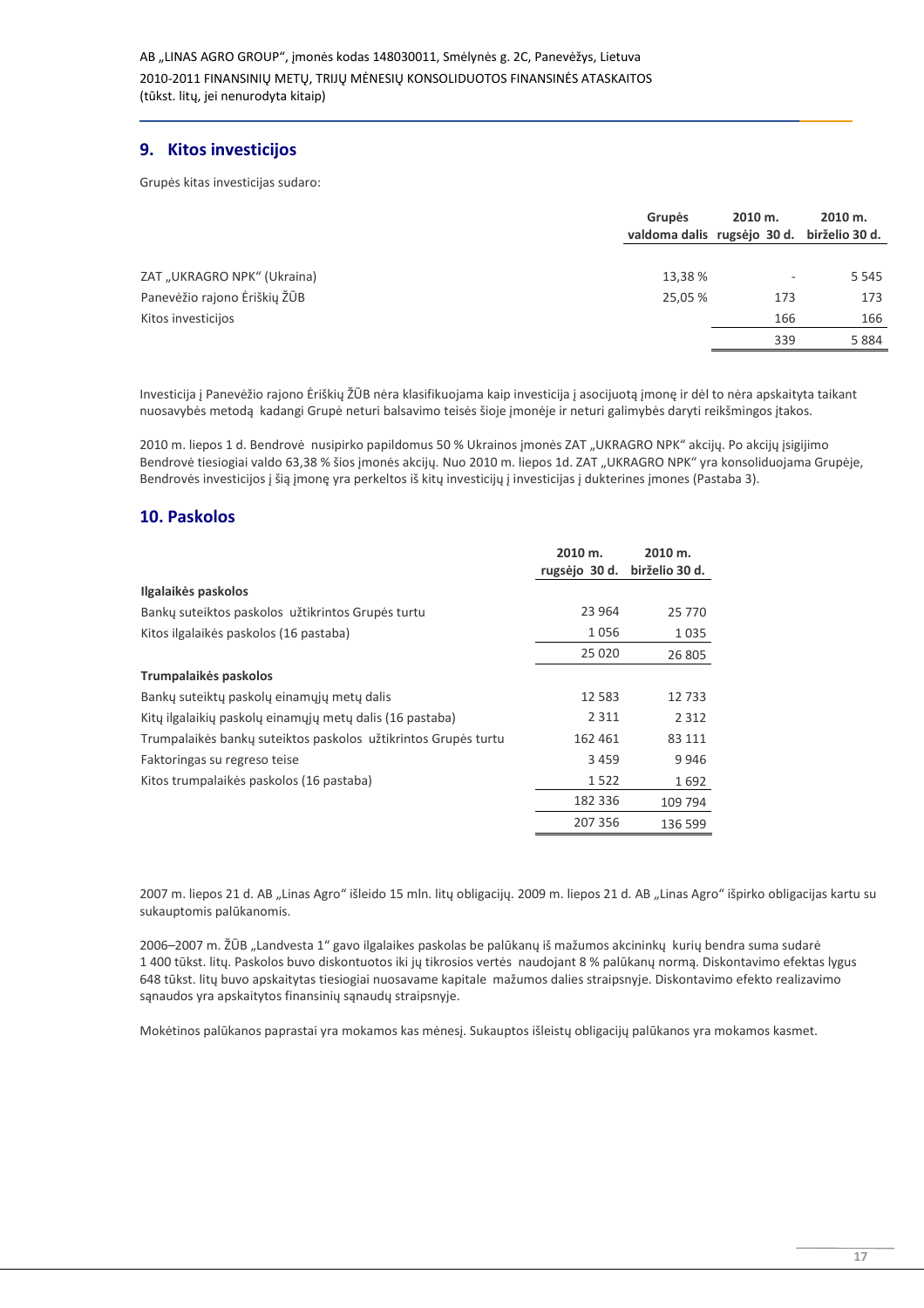#### 11. Pardavimo savikaina

|                                                                  | 2010-2011 | 2009-2010 |
|------------------------------------------------------------------|-----------|-----------|
|                                                                  | 1 ketv.   | 1 ketv.   |
|                                                                  |           |           |
| Atsargų pripažintų sąnaudomis savikaina                          | 325 658   | 230 998   |
| Logistikos sanaudos                                              | 13868     | 22 745    |
| Darbo užmokestis atlyginimai ir socialinis draudimas             | 4 4 0 1   | 3 1 6 5   |
| Nusidėvėjimas                                                    | 2 1 8 4   | 1720      |
| Komunalinių paslaugų sąnaudos                                    | 1377      | 858       |
| Biologinio turto tikrosios vertės pasikeitimo (pajamos) sanaudos | (906)     |           |
| Finansinių priemonių tikrosios vertės pokyčio (pajamos) sąnaudos | (155)     | ٠         |
| Kita                                                             | 2 3 4 3   | 710       |
|                                                                  | 348 770   | 260 196   |

## 12. Veiklos sąnaudos

|                                                      | 2010-2011<br>1 ketv. | 2009-2010<br>1 ketv. |
|------------------------------------------------------|----------------------|----------------------|
| Darbo užmokestis atlyginimai ir socialinis draudimas | 5986                 | 3608                 |
| Konsultacijų sąnaudos                                | 305                  | 160                  |
| Nusidėvėjimas ir amortizacija                        | 438                  | 348                  |
| Kita                                                 | 3 1 9 8              | 1957                 |
|                                                      | 9927                 | 6073                 |

#### 13. Kitos pajamos (sąnaudos)

|                                                                          | 2010-2011 | 2009-2010 |
|--------------------------------------------------------------------------|-----------|-----------|
|                                                                          | 1 ketv.   | 1 ketv.   |
| Kitos pajamos                                                            |           |           |
| Pelnas iš valiutos kurso pasikeitimo                                     | 185       | 129       |
| Pajamos iš investicinio ir ilgalaikio turto nuomos                       | 140       | 117       |
| Pelnas iš investicinio turto ir ilgalaikio materialiojo turto pardavimo  | 77        | 25        |
| Kitos pajamos                                                            | 209       | 108       |
|                                                                          | 611       | 379       |
| Kitos (sąnaudos)                                                         |           |           |
| Išnuomoto ir neišnuomoto investicinio turto tiesioginės veiklos sąnaudos | (112)     | (101)     |
| Nuostoliai iš ilgalaikio materialiojo turto perleidimo                   | (9)       | (13)      |
| Valiutos kurso pasikeitimo sąnaudos                                      | (2825)    | (433)     |
| Nuostoliai iš dukterinės įmonės įsigijimo (3 pastaba)                    | (670)     | -         |
| Kitos sąnaudos                                                           | (17)      | (8)       |
|                                                                          | (3633)    | (555)     |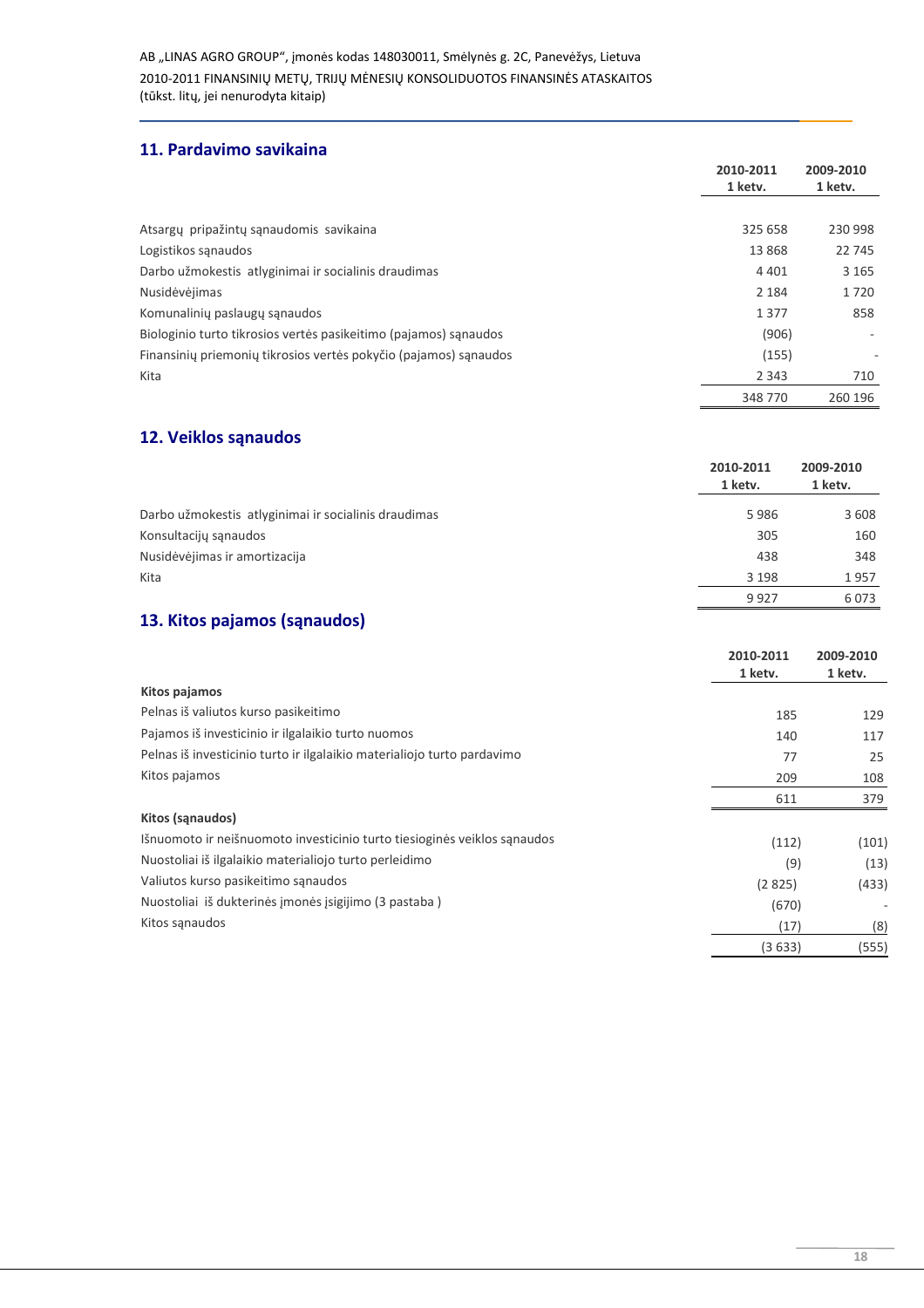#### 14. Finansinės veiklos pajamos (sanaudos)

|                               | 2010-2011 | 2009-2010 |
|-------------------------------|-----------|-----------|
|                               | 1 ketv.   | 1 ketv.   |
| Finansinės veiklos pajamos    |           |           |
| Palūkanų pajamos              | 366       | 331       |
| Delspinigių pajamos           | 80        | 17        |
|                               | 446       | 348       |
| Finansinės veiklos (sąnaudos) |           |           |
| Palūkanų sąnaudos             | (1934)    | (1812)    |
| Delspinigių sąnaudos          |           | (21)<br>۰ |
|                               | (1934)    | (1833)    |

#### 15. Nebalansiniai įsipareigojimai ir neapibrėžtumai

2010 m. rugsėjo 30 d. Grupė yra įsipareigojusi nupirkti ilgalaikio materialiojo turto už 77 tūkst. litų (2010 m. birželio 30 d. -1 194 tūkst. lity).

Dėl griežtėjančių Lietuvos aplinkosauginių reikalavimų Panevėžio rajono Aukštadvario ŽŪB ir Sidabravo ŽŪB priklausančioms galvijų fermoms reikalingos papildomos investicijos. Šių reikalavimų nesilaikymas gali sąlygoti reikšmingas baudas šioms bendrovėms. Bendra numatomų investicijų suma reikalinga modernizacijai kad būtų tenkinami Lietuvos valstybės nustatyti aplinkosaugos reikalavimai sudaro 1 300 tūkst. litų (Panevėžio rajono Aukštadvario ŽŪB - 650 tūkst. litų ir Sidabravo ŽŪB -650 tūkst. lity).

Keletas Grupės įmonių (Šakių rajono Lukšių ŽŪB Biržų rajono Medeikių ŽŪB ir Sidabravo ŽŪB) yra gavusios Europos Sąjungos ir Nacionalinės mokėjimo agentūros paramą skirtą sunkiosios žemės ūkio technikos įsigijimui. Šios įmonės yra įsipareigojusios nenutraukti su žemės ūkiu susijusios veiklos (Šakių rajono Lukšių ŽŪB iki 2013 m. Biržų rajono Medeikių ŽŪB iki 2014 m. ir Sidabravo ŽŪB iki 2013 m.). Jei šios Grupės įmonės nesilaikys šių sąlygų jos turės grąžinti Lietuvos valstybei gautas lėšas kurios 2010 m. rugsėjo 30 d. sudarė 4 468 tūkst. litų (2010 m. birželio 30 d. - 5 232 tūkst. litų).

2010 m. kovo 30 d. AB "Linas Agro" ir AB "Klaipėdos jūrų krovinių kompanija" pasirašė ilgalaikio bendradarbiavimo sutartį dėl grūdų terminalo išplėtimo. AB "Linas Agro" dalyvauja dalinai (4 625 tūkst. litų) finansuodama grūdų terminalo plėtrą ir penkerius metus turi išimtinę teisę naudotis 40 tūkst. tonų grūdų talpinančiais silosiniais sandėliais bei vykdyti grūdų perkrovą per terminalą.

2010 m.rugsėjo 30 d. AB "Linas Agro" turėjo banko garantijų sutarčių pasirašytų Nacionalinės mokėjimo agentūros vardu kurių bendra suma sudarė 319 tūkst. litų (2010 m. birželio 30 d. - 283 tūkst. litų). Jokių apribojimų AB "Linas Agro" turtui pagal šias sutartis nebuvo.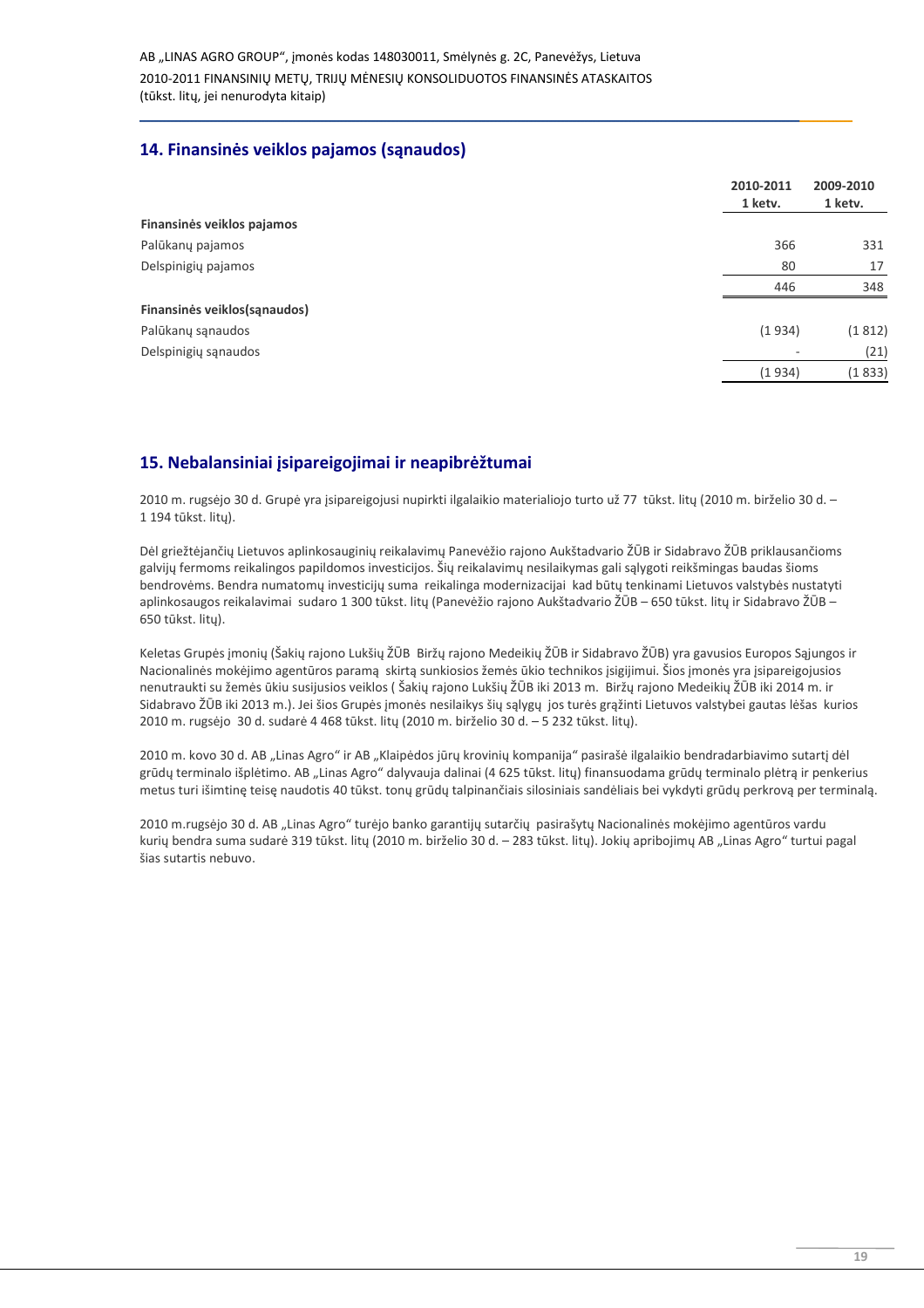#### 16. Susijusių šalių sandoriai

Šalys yra laikomos susijusiomis kai viena šalis turi galimybę kontroliuoti kitą arba gali daryti reikšmingą įtaką kitai šaliai priimant finansinius ir veiklos sprendimus.

Bendrovės ir Grupės susijusios šalys 2010 m. rugsėjo 30 d. ir 2010 m. birželio 30 d. yra nurodytos žemiau:

Bendrovės valdybos nariai:

- p. Darius Zubas (valdybos pirmininkas galutinis kontroliuojantis akcininkas);
- p. Vytautas Šidlauskas:
- p. Dainius Pilkauskas:
- p. Arūnas Zubas;
- p. Andrius Pranckevičius;
- p. Arūnas Jarmolavičius;
- p. Tomas Tumėnas (valdybos narys nuo 2008 m. spalio 1 d.).

Dukterinės įmonės:

Sąrašas pateiktas 3 pastaboje;

UAB "Invisco" (susijusi iki 2009 m. kovo 31 d.); UAB "Sinrena" (susijusi iki 2009 m. kovo 31 d.); UAB "Consonus" (susijusi iki 2009 m. kovo 31 d.).

Jungtinės veiklos įmonės (8 pastaba):

UAB "Dotnuvos projektai"; ŽŪB "Dotnuvos agroservisas"; UAB "Dotnuvos technika"; SIA "Dotnuvos projektai" (susijusi nuo 2010 m. balandžio 26 d.); UAB "Kustodiia".

Asocijuotos įmonės (8 pastaba):

UAB "Jungtinė ekspedicija".

Akola ApS grupės įmonės:

Akola ApS (Danija) (kontroliuojantis akcininkas); UAB "Mestilla" (bendri galutiniai kontroliuojantys akcininkai); OOO "Ukrkalyj" (Ukraina) likviduojama (bendri galutiniai kontroliuojantys akcininkai); ZAT "UKRAGRO NPK" (Ukraina) (bendri galutiniai kontroliuojantys akcininkai, susijusi iki 2010 m. birželio 30 d.); OAO "Rajagrohim" (Ukraina) (bendri galutiniai kontroliuojantys akcininkai; likviduota 2009 m. lapkričio 9 d.).

UAB "Baltic Fund Investments" (Tomas Tumėnas yra šios bendrovės direktorius).

3 mėnesių laikotarpyje, pasibaigusiame 2010 m. rugsėjo 30 d. Grupės sandoriai su susijusiomis šalimis buvo šie:

|                          |          |                          | <b>Gautinos sumos</b>           |                                           |                                           |                           |                                      |
|--------------------------|----------|--------------------------|---------------------------------|-------------------------------------------|-------------------------------------------|---------------------------|--------------------------------------|
| 2010 m. 1 ketv.          | Pirkimai | Pardavimai               | Iš pirkėjų<br>gautinos<br>sumos | Trumpa-<br>laikės<br>gautinos<br>paskolos | <b>Ilgalaikės</b><br>gautinos<br>paskolos | <b>Mokėtinos</b><br>sumos | Trumpa-<br>laikės gautos<br>paskolos |
| Valdybos nariai          | 12       | $\overline{\phantom{a}}$ |                                 |                                           |                                           | ۰                         | 656                                  |
| Jungtinės veiklos įmonės | 7008     | 360                      | 1721                            | ۰                                         | ٠                                         | 4718                      | $\overline{\phantom{a}}$             |
| Asocijuotos įmonės       | 2 1 0 9  | $\overline{\phantom{a}}$ | 41                              | 150                                       | $\overline{\phantom{a}}$                  | 162                       | ٠                                    |
| Akola ApS grupės įmonės  | 13 3 22  | 75 912                   | 25 636                          | 3 3 5 5                                   | 1 3 0 3                                   | 9 3 4 8                   | 970                                  |
|                          | 22 451   | 76 272                   | 27 398                          | 3 5 0 5                                   | 1 3 0 3                                   | 14 2 28                   | 1626*                                |

\*Iš susijusių šalių gautos paskolos yra apskaitomos ilgalaikių įsipareigojimų einamųjų metų dalyje straipsniuose finansinės būklės ataskaitoje (10 pastaba).